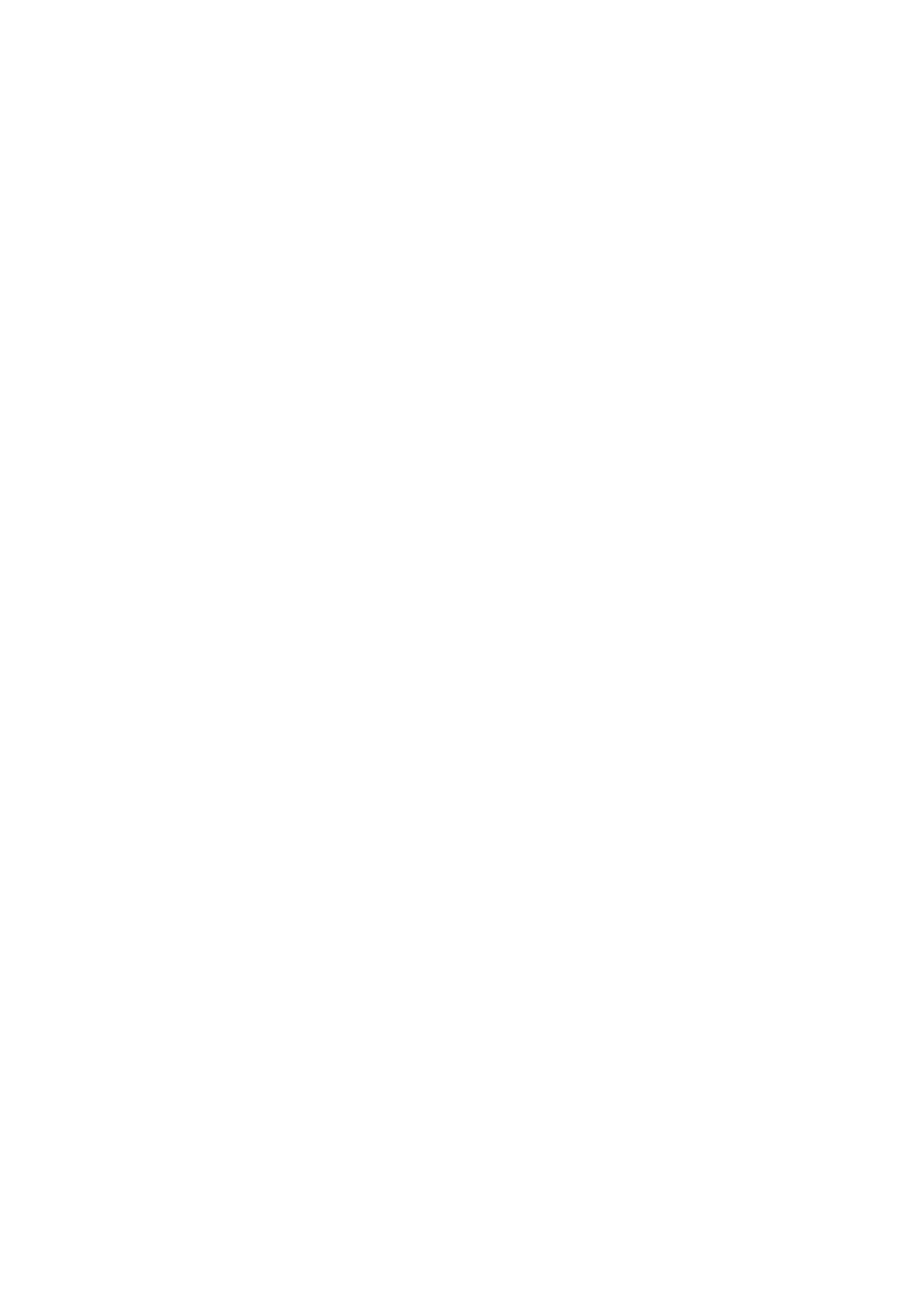## Average skew information-based coherence and its typicality for random quantum states

Zhaoqi Wu1,<sup>4</sup> , Lin Zhang2,4<sup>∗</sup> , Shao-Ming Fei <sup>3</sup>,<sup>4</sup> , Xianqing Li-Jost<sup>4</sup>

1. Department of Mathematics, Nanchang University, Nanchang 330031, P R China

2. Institute of Mathematics, Hangzhou Dianzi University, Hangzhou 310018, P R China

3. School of Mathematical Sciences, Capital Normal University, Beijing 100048, P R China

4. Max-Planck-Institute for Mathematics in the Sciences, 04103 Leipzig, Germany

Abstract We study the average skew information-based coherence for both random pure and mixed states. The explicit formulae of the average skew information-based coherence are derived and shown to be the functions of the dimension  $N$  of the state space. We demonstrate that as  $N$  approaches to infinity, the average coherence is 1 for random pure states, and a positive constant less than  $\frac{1}{2}$  for random mixed states. We also explore the typicality of average skew information-based coherence of random quantum states. Furthermore, we identify a coherent subspace such that the amount of the skew information based coherence for each pure state in this subspace can be bounded from below almost always by a fixed number that is arbitrarily close to the typical value of coherence.

#### PACS numbers: 03.65.Ud, 03.67.-a, 03.75.Gg

Key Words: Average coherence; skew information; random quantum states; typicality

#### 1. Introduction

Quantum coherence is a fundamental issue in quantum mechanics. The rigorous framework for quantifying quantum coherence had been proposed not long ago [\[1\]](#page-16-0), which attracted much attention during the past few years. Many distance based coherence measures and information related quantities, such as relative entropy,  $l_1$  norm, max-relative entropy, modified trace distance, fidelity, skew information, affinity, generalized  $\alpha$ -zrelative Rényi entropy and logarithmic coherence number, have been exploited to quantify quantum coherence [\[1\]](#page-16-0)-[\[15\]](#page-17-0). Quantum coherence from other resource-theoretical perspectives, such as coherence distillation and coherence dilution [\[16\]](#page-17-1)-[\[23\]](#page-17-2), no-broadcasting of quantum coherence [\[37\]](#page-18-0)-[\[25\]](#page-18-1), certification of quantum memories [\[26\]](#page-18-2) and quantum coherence among nondegenerate energy subspaces (CANES) [\[27\]](#page-18-3), interconversion between

<sup>∗</sup>E-mail: linzhang@mis.mpg.de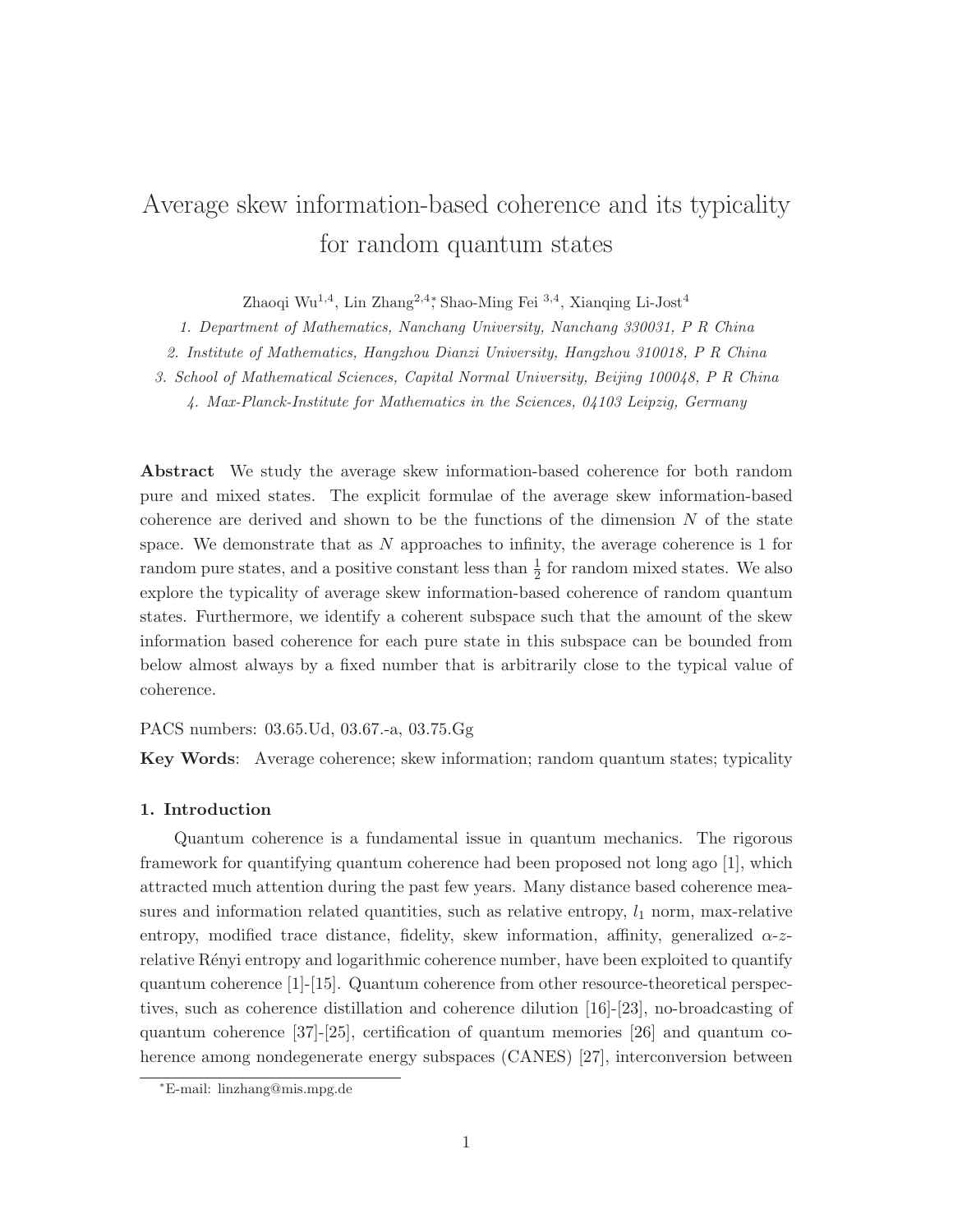quantum coherence and quantum entanglement or quantum correlations [\[28\]](#page-18-4)-[\[35\]](#page-18-5) have also been studied.

On the other hand, random pure quantum states provide new perspectives for various phenomena in quantum physics and quantum information processing by exploiting probability theory and random matrix theory [\[36\]](#page-18-6). These states possess many important properties including the concentration of measure phenomenon or typicality [\[37\]](#page-18-0), which allow one to get more information on the structures of the quantum system [\[36\]](#page-18-6)-[\[39\]](#page-19-0). The entanglement properties of pure bipartite quantum states sampled from the uniform Haar measure have been studied extensively [\[38\]](#page-18-7)-[\[49\]](#page-19-1), among which the average entropy of a subsystem has been investigated [\[40\]](#page-19-2)-[\[42\]](#page-19-3). New analytical formulae describing the levels of entanglement expected in random pure states has been given in [\[50\]](#page-19-4).

Average coherence based on relative entropy of coherence and its typicality for random pure states and random mixed states were derived in [\[51,](#page-19-5) [52\]](#page-19-6), and average subentropy, coherence and entanglement of random mixed quantum states were discussed in [\[53\]](#page-19-7). The average of uncertainty product for bounded observables has been also investigated [\[54\]](#page-19-8).

With respect to the basis-dependent coherence [\[1\]](#page-16-0), the average coherence with re-spect to mutually unbiased bases has been discussed [\[55\]](#page-19-9)-[\[56\]](#page-20-0). The coherence-generating power of quantum channels has been also calculated [\[57\]](#page-20-1)-[\[61\]](#page-20-2).

In this paper, by using integral theory over unitary groups, we present explicit formulae of the average skew information-based coherence for both random pure states and random mixed states. In particular, we depict the scatter plot of the average skew information-based coherence for random mixed states. Furthermore, utilizing Lévy's Lemma, we study the typicality of the average coherence for random pure and mixed states.

## 2. Preliminaries

Let  $\mathcal{H} = \mathbb{C}^N$  be a Hilbert space of dimension N, U(N) be the group of all  $N \times N$ unitary matrices,  $M_N(\mathbb{C})$  be the set of all  $N \times N$  complex matrices, and  $D(\mathbb{C}^N)$  be the set of all density matrices on  $\mathbb{C}^N$ . The set of pure states on  $\mathbb{C}^N$  is the complex projective space  $\mathbb{C}P^{N-1}$ . For the space of pure states  $|\psi\rangle$  there exists a unique measure  $d(\psi)$  induced from the uniform Haar measure  $d\mu(U)$  on the unitary group  $U(N)$ , which implies that any random pure state  $|\psi\rangle$  can be obtained via a unitary operation on a fixed pure state  $|\psi_0\rangle$ :  $|\psi_0\rangle = U|\psi_0\rangle$ . The average value of a function  $q(\psi)$  of pure states  $|\psi\rangle$  is defined as

$$
\mathbb{E}_{\psi}[g(\psi)] = \int d(\psi)g(\psi) = \int_{U(N)} d\mu(U)g(U\psi_0).
$$

For a fixed reference basis  $\{|k\rangle\}$ , the coherence measure based on skew information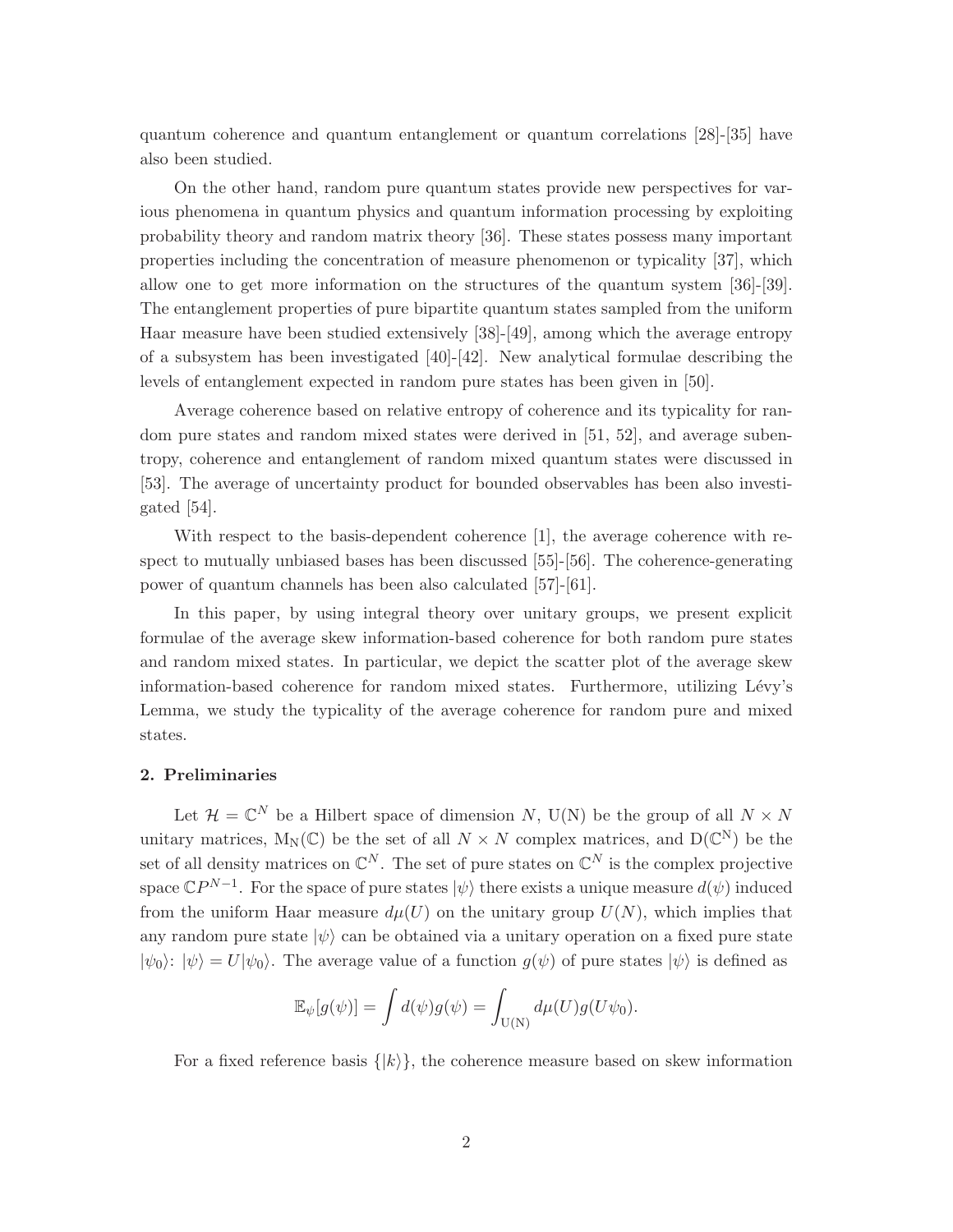is defined by [\[7\]](#page-16-1)

$$
C_I(\rho) = \sum_{k=1}^{N} I(\rho, |k\rangle\langle k|), \qquad (1)
$$

where  $I(\rho, |k\rangle\langle k|) = -\frac{1}{2}\text{Tr}\{[\rho, |k\rangle\langle k|]\}^2$  is the skew information of the state  $\rho$  with respect to the projection  $|k\rangle\langle k|$ . Direct calculations show that  $C_I(\rho)$  can be further written as [\[7\]](#page-16-1)

$$
C_I(\rho) = 1 - \sum_{k=1}^{N} \langle k | \sqrt{\rho} | k \rangle^2.
$$
 (2)

It can be seen from the definition that  $\max_{\rho} C_I(\rho) = 1 - \frac{1}{N}$  $\frac{1}{N}$ , and the sate  $\rho = \frac{1}{\sqrt{N}}$  $\frac{1}{N} \sum_{j=1}^{N} e^{i\theta_j} |j\rangle$ attains the maximum.

If  $\rho = |\psi\rangle\langle\psi|$  is a pure state, one has

<span id="page-4-0"></span>
$$
C_I(\psi) = 1 - \sum_{k=1}^{N} |\langle k | \psi \rangle|^4.
$$
 (3)

Let  $(X, d_1)$  and  $(Y, d_2)$  be two metric spaces and  $T : X \to Y$  is a mapping. T is called a Lipschitz continuous function on X with the Lipschitz constant  $\eta$ , if there exists  $\eta > 0$  such that

$$
d_2(T(x), T(y)) \le \eta d_1(x, y)
$$

holds for all  $x, y \in X$  [\[62\]](#page-20-3).

**Lévy's Lemma** (see [\[37\]](#page-18-0) and [\[39\]](#page-19-0)). Let  $T : \mathbb{S}^k \to \mathbb{R}$  be a Lipschitz continuous functions from the k-sphere to the real line with a Lipschitz constant  $\eta$  (with respect to the Hilbert-Schmidt norm). Let  $z \in \mathbb{S}^k$  be a chosen uniformly at random. Then for any  $\epsilon > 0$ , we have

<span id="page-4-1"></span>
$$
\Pr\{|T(z) - \mathbb{E}[T]| > \epsilon\} \le 2 \exp\left(-\frac{(k+1)\epsilon^2}{9\pi^3 \eta^2 \ln 2}\right),\tag{4}
$$

where  $\mathbb{E}[T]$  is the expected value of T.

Note that the average over the Haar distributed N-dimensional pure states is equivalent to the average over the k sphere with  $k = 2N - 1$ .

To prove the existence of concentrated subspaces with a fixed amount of coherence, we need the notion of small nets [\[38\]](#page-18-7). Given a Hilbert space  $\mathcal H$  of dimension N and  $0 < \epsilon_0 < 1$ , there exists a set N of pure states in H with  $|\mathcal{N}| \leq (5/\epsilon_0)^{2N}$  such that for every pure state  $|\psi\rangle \in \mathcal{H}$ , there exists  $|\tilde{\psi}\rangle \in \mathcal{N}$  such that  $\|\psi\rangle - \|\tilde{\psi}\rangle\|_2 \leq \frac{\epsilon_0}{2}$  $\frac{\varepsilon_0}{2}$ , where  $||A||_2 := \sqrt{\text{Tr}A^{\dagger}A}$  is the Hilbert-Schmidt norm of a matrix A [\[63\]](#page-20-4). This set N is called an  $\epsilon_0$  net.

One assumes naturally that the distributions of the eigenvalues and the eigenvectors of a quantum state  $\rho$ , via the spectral decomposition  $\rho = U \Lambda U^{\dagger}$ , are independent. Thus any probability measure  $\mu$  on  $D(\mathbb{C}^N)$  can be factorized as  $d\mu(\rho) = d\nu(\Lambda) \times d\mu_{Haar}(U)$ ,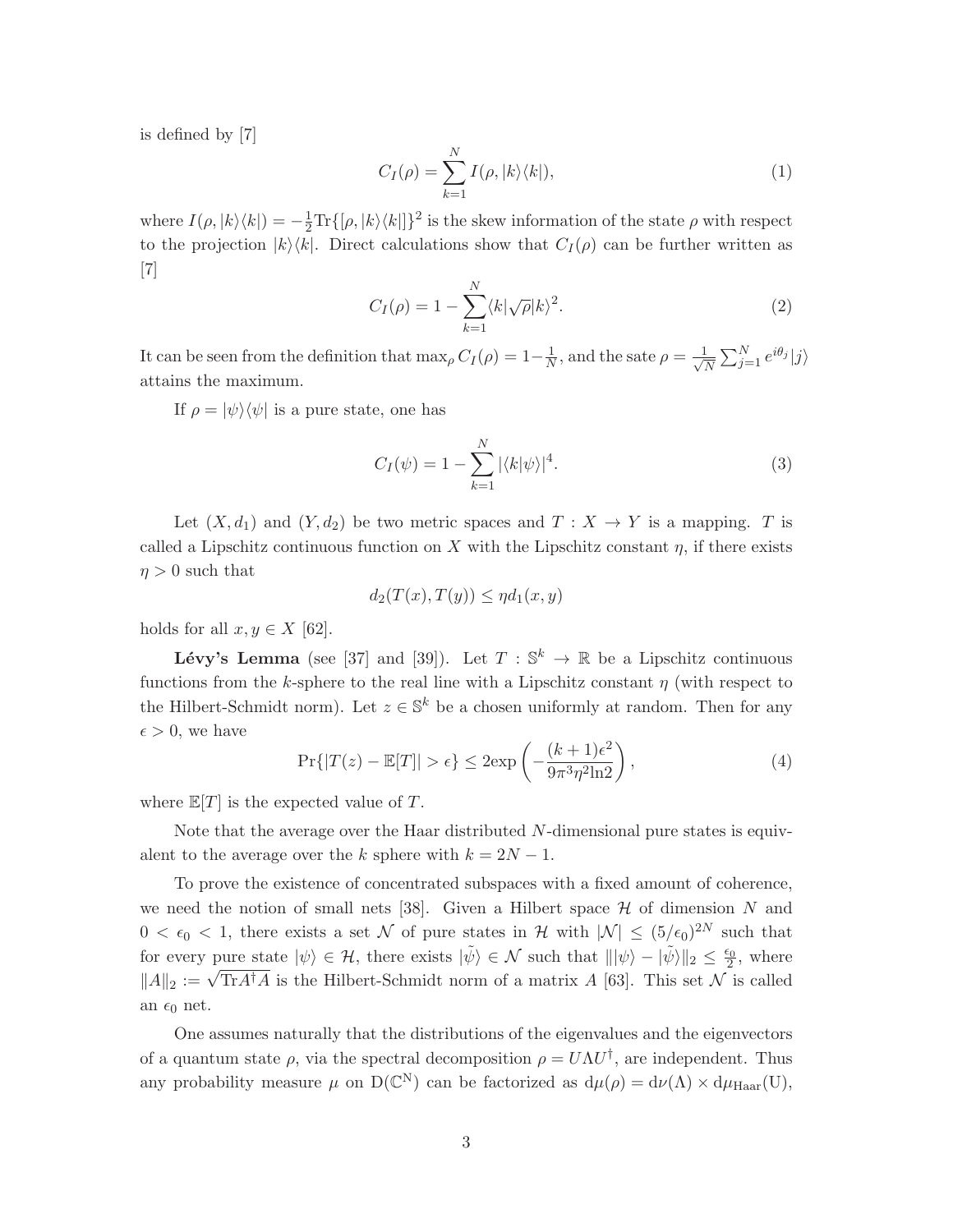where  $d\mu_{\text{Haar}}(U)$  is the unique Haar measure on the unitary group and  $\nu$  defines the distribution of eigenvalues without unique choice for it [\[53,](#page-19-7) [64\]](#page-20-5).

The measures used frequently over  $D(\mathbb{C}^N)$  can be obtained by partial tracing the Haar-distributed pure states in the higher dimensional Hilbert space  $N \otimes M$ . For the sake of convenience, we suppose that  $N \leq M$ . The joint probability density function of spectrum  $\Lambda = {\lambda_1, ..., \lambda_N}$  of  $\rho$  is [\[64\]](#page-20-5)

$$
d\nu_{N,M}(\Lambda) = C_{N,M} \delta \left( 1 - \sum_{j=1}^N \lambda_j \right) \prod_{1 \le i < j \le N} (\lambda_i - \lambda_j)^2 \prod_{j=1}^N \lambda_j^{M-N} \theta(\lambda_j) d\lambda_j,\tag{5}
$$

where  $\delta$  is the Dirac delta function, the theta function  $\theta$  ensures that  $\rho$  is positive definite,  $C_{N,M}$  is the normalization constant,

$$
C_{N,M} = \frac{\Gamma(NM)}{\prod_{j=0}^{N-1} \Gamma(N-j+1)\Gamma(M-j)}.
$$

In particular, in this paper we will focus on the case  $N = M$ , which corresponds to the Hilbert-Schmidt measure, a flat metric over the  $D(\mathbb{C}^N)$ , denoted by  $d\mu_{HS}(\rho)$ . We also denote  $d\nu_{N,M} = d\nu$  and  $C_{HS}^N = C_{N,M}$  for  $N = M$ . Thus we have [\[54\]](#page-19-8)

<span id="page-5-1"></span>
$$
d\mu_{HS}(\rho) = d\nu(\Lambda) \times d\mu_{Haar}(U)
$$
\n(6)

for  $\rho = U \Lambda U^{\dagger}$ . Here  $d\nu(\Lambda)$  is given by

$$
d\nu(\Lambda) = C_{\text{HS}}^N \delta \left( 1 - \sum_{j=1}^N \lambda_j \right) |\Delta(\lambda)|^2 \prod_{j=1}^N d\lambda_j,
$$
 (7)

where  $|\Delta(\lambda)|^2 = \prod_{1 \le i < j \le N} (\lambda_i - \lambda_j)^2$ , and  $C_{\text{HS}}^N$  is the normalization constant,

<span id="page-5-2"></span>
$$
C_{\rm HS}^N = \frac{\Gamma(N^2)}{\Gamma(N+1)\prod_{j=1}^N \Gamma(j)^2}.
$$
\n(8)

## 3. Average skew information-based coherence and its typicality for random pure states

We first calculate the average skew information-based coherence for random pure states.

Theorem 1 The average skew information-based coherence for a random pure state  $|\psi\rangle \in D(\mathbb{C}^N)$  is given by

<span id="page-5-0"></span>
$$
\mathbb{E}_{\psi}[C_I(\psi)] = \frac{N-1}{N+1}.\tag{9}
$$

**Proof.** From Eq. [\(3\)](#page-4-0) the expected value of the coherence based on skew information is given by

$$
\mathbb{E}_{\psi}[C_I(\psi)] := \int d\mu(\psi) \left(1 - \sum_{k=1}^N |\langle k|\psi \rangle|^4\right),\tag{10}
$$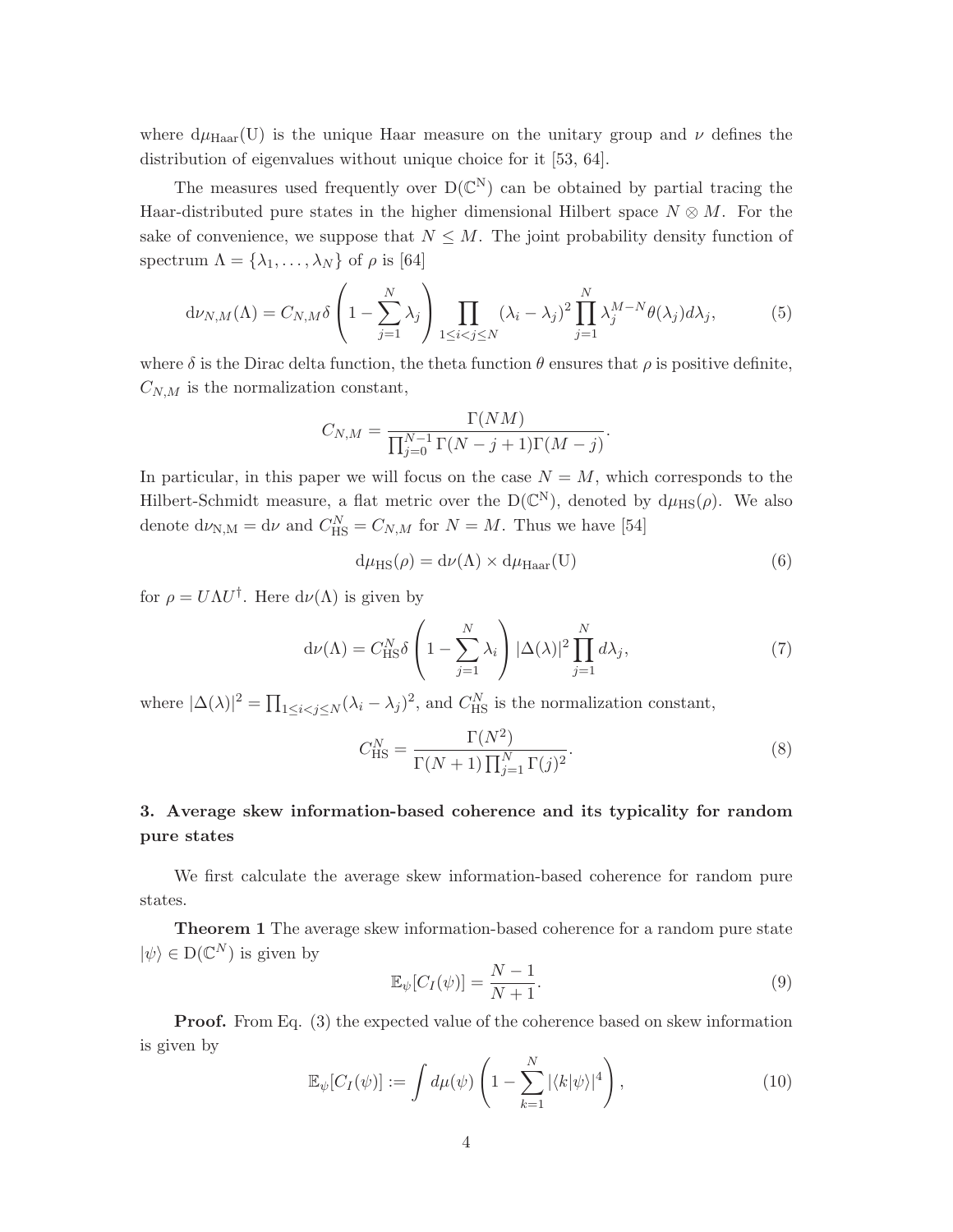where  $\mu$  is a unitarily invariant uniform probability measure.

Take  $|\psi\rangle = U|1\rangle$ , where U is sampled from the Haar distribution and  $|1\rangle$  is a fixed state. Noting that the Haar measure is left-invariant, we obtain

$$
\mathbb{E}_{\psi}[C_I(\psi)] = 1 - \sum_{k=1}^{N} \int d\mu(U) |\langle k|U|1\rangle|^4
$$
  
= 1 - N  $\int d\mu(U) |U_{11}|^4$ ,

where  $U_{11} = \langle 1|U|1 \rangle$ . The distribution of  $|U_{11}|^2$  is given by  $(N-1)(1-r)^{N-2}dr$ , where  $0 \leq r \leq 1$  [\[51\]](#page-19-5). Therefore, we get

<span id="page-6-0"></span>
$$
\mathbb{E}_{\psi}[C_I(\psi)] = 1 - N(N-1) \int_0^1 r^2 (1-r)^{d-2} dr = 1 - N(N-1)B(3, N-1), \tag{11}
$$

where  $B(\alpha, \beta)$  is the  $\beta$  function

$$
B(\alpha, \beta) := \int_0^1 r^{\alpha - 1} (1 - r)^{\beta - 1} dr = \frac{\Gamma(\alpha)\Gamma(\beta)}{\Gamma(\alpha + \beta)}.
$$
 (12)

Noting that

$$
B(3, N - 1) = \frac{\Gamma(3)\Gamma(N - 1)}{\Gamma(N + 2)} = \frac{2}{(N + 1)N(N - 1)},
$$

we obtain from Eq. [\(11\)](#page-6-0) the formula [\(9\)](#page-5-0).  $\Box$ 

By Theorem 1, it is easy to see that  $\mathbb{E}_{\psi}[C_I(\psi)] = \frac{1}{3}$  for qubit pure states and  $\mathbb{E}_{\psi}[C_I(\psi)] = \frac{1}{2}$  for qutrit pure states. The limit of the average coherence is  $\lim_{N\to\infty} \mathbb{E}_{\psi}[C_I(\psi)] =$ 1 for  $N \to \infty$ .

Moreover, it is easy to see that  $(1 - \frac{1}{N})$  $\frac{1}{N}$ ) –  $\left(\frac{N-1}{N+1}\right)$  < 1 –  $\frac{N-1}{N+1}$  for all integers  $N \ge 2$ , i.e.,  $\max_{\psi} C_I(\psi) - \mathbb{E}_{\psi}[C_I(\psi)] < \mathbb{E}_{\psi}[C_I(\psi)] - \min_{\psi} C_I(\psi)$ , which means that the average skew information-based coherence is always closer to the maximum coherence than the minimum coherence. One can also find that as  $N$  approaches to infinity, the limit of the gap between the average skew information-based coherence and the maximum coherence is  $\lim_{N\to\infty} (\max_{\psi} C_I(\psi) - \mathbb{E}_{\psi}[C_I(\psi)]) = \lim_{N\to\infty} \frac{N-1}{N(N+1)} = 0$ . Therefore, we can give the following theorem about the concentration of measure phenomenon for quantum coherence with respect to random pure states.

Theorem 2 (Typicality of skew information-based coherence for random pure states) Let  $|\psi\rangle \in D(\mathbb{C}^N)$  be a random pure state. Then for all  $\epsilon > 0$ , we have

<span id="page-6-1"></span>
$$
\Pr\left\{ \left| C_I(\psi) - \frac{N-1}{N+1} \right| > \epsilon \right\} \le 2 \exp\left( -\frac{N^3 \epsilon^2}{72\pi^3 \ln 2} \right). \tag{13}
$$

**Proof.** Consider the map  $T : |\psi\rangle \to T(\psi) := C_I(\psi)$ . It follows from Eq. [\(9\)](#page-5-0) that  $\mathbb{E}_{\psi}[T(\psi)] = \frac{N-1}{N+1}$ . Set  $k = 2N-1$  in Eq. [\(4\)](#page-4-1). We need to fix the Lipschitz constant  $\eta$  for T satisfying  $|T(\psi) - T(\phi)| \leq \eta \|\psi - \phi\|_2$ . Suppose that  $|\psi\rangle = \sum_{k=1}^{N} \psi_k |k\rangle$  with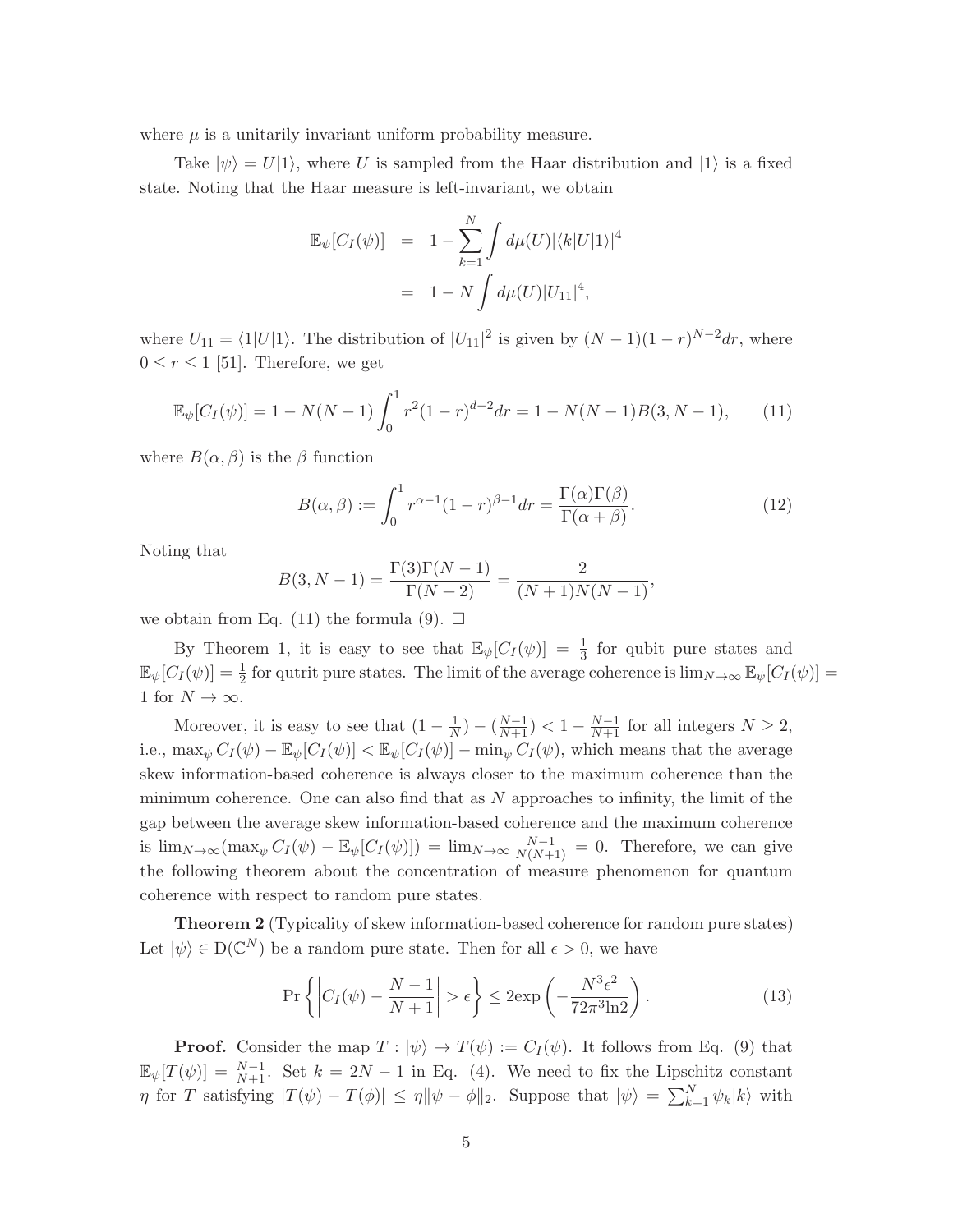$\sum_{k=1}^{N} |\psi_k|^2 = 1$ . Denote  $p_k = |\psi_k|^2$ . Since  $T(\psi) = 1 - \sum_{k=1}^{N} |\langle k|\psi \rangle|^4 = 1 - \sum_{k=1}^{N} |\psi_k|^4$ , we have

$$
\eta^2 := \sup_{\langle \psi | \psi \rangle \le 1} \nabla T \cdot \nabla T = \sum_{k=1}^N (4|\psi_k|^3)^2 = 16 \sum_{k=1}^N |\psi_k|^6 = 16 \sum_{k=1}^N p_k^3
$$
  
 
$$
\le 16N(\frac{1}{N})^3 = \frac{16}{N^2}.
$$
 (14)

Therefore,  $\eta \leq \frac{4}{N}$  $\frac{4}{N}$ . By definition, we can take  $\eta = \frac{4}{N}$  $\frac{4}{N}$  as the Lipschitz constant. This completes the proof.  $\square$ 

The inequality [\(13\)](#page-6-1) implies that, similar to the relative entropy of coherence, for large  $N$ , the number of pure states with the skew information-based coherence not very close to  $\frac{N-1}{N+1}$  is exponentially small. Namely, most randomly-chosen pure states have almost  $\frac{N-1}{N+1}$  amount of skew information-based coherence. This is just the so-called concentration of skew information-based coherence around its expected value, i.e., the typicality of the skew information-based coherence.

Next, we shall identify a coherent subspace, i.e., a large subspace of the Hilbert space such that the amount of the skew information-based coherence for each pure state in this subspace can be bounded from below almost always by a fixed number that is arbitrarily close to the typical value of coherence.

**Theorem 3** (Coherent subspaces) Let  $\mathcal{H} = \mathbb{C}^N$  be a Hilbert space of dimension N. Then for any  $0 < \epsilon < \frac{1}{N}$ , there exists a subspace  $S \subset \mathcal{H}$  of dimension

$$
s = \left\lfloor \frac{N^3 \epsilon^2 - 1}{3095(3 - \ln \epsilon N)} \right\rfloor,\tag{15}
$$

such that all the pure states  $|\psi\rangle \in \mathcal{S}$  almost always satisfy  $C_I(\psi) \leq \frac{N-1}{N+1} - \epsilon$ . Here  $\lfloor \rfloor$ denotes the floor function.

**Proof.** Let S be a random s-dimensional subspace of  $H$ . Let  $\mathcal{N}_S$  be an  $\epsilon_0$  net for states on S, where  $\epsilon_0 = \frac{\epsilon}{4/N}$ . It follows from the definition that  $|\mathcal{N}_S| \leq (5/\epsilon_0)^{2s}$ . Identify S with  $US_0$ , where  $S_0$  is fixed, and U is a unitary distributed according to the Haar measure. Endow the net  $\mathcal{N}_{S_0}$  on  $\mathcal{S}_0$  and let  $\mathcal{N}_S = U \mathcal{N}_{S_0}$ . Given  $|\psi\rangle \in \mathcal{S}$ , we can choose  $|\tilde{\psi}\rangle \in \mathcal{N}_S$  such that  $\|\psi\rangle - \tilde{\psi}\|_2 \leq \frac{\epsilon_0}{2}$  $\frac{\varepsilon_0}{2}$ . Since  $C_I(\psi)$  is a Lipschitz continuous function with the Lipschitz constant  $\eta = \frac{4}{N}$  $\frac{4}{N}$ , by the definition of the  $\epsilon_0$  set, we have

$$
|C_I(\psi) - C_I(\tilde{\psi})| \le \eta ||\psi\rangle - |\tilde{\psi}\rangle||_2 \le \eta \frac{\epsilon_0}{2} = \epsilon/2.
$$

Define  $\mathbb{P} = \Pr{\min_{|\psi\rangle \in \mathcal{S}} C_I(\psi) < \frac{N-1}{N+1} - \epsilon}$ . From Theorem 2 we have

$$
\mathbb{P} \le \Pr\left\{\min_{|\psi\rangle\in\mathcal{S}} C_I(\psi) < \frac{N-1}{N+1} - \frac{\epsilon}{2}\right\} \\
\le |\mathcal{N}_S| \Pr\left\{C_I(\psi) < \frac{N-1}{N+1} - \frac{\epsilon}{2}\right\} \\
\le 2\left(\frac{20}{\epsilon N}\right)^{2s} \exp\left(-\frac{N^3 \epsilon^2}{72\pi^3 \ln 2}\right). \tag{16}
$$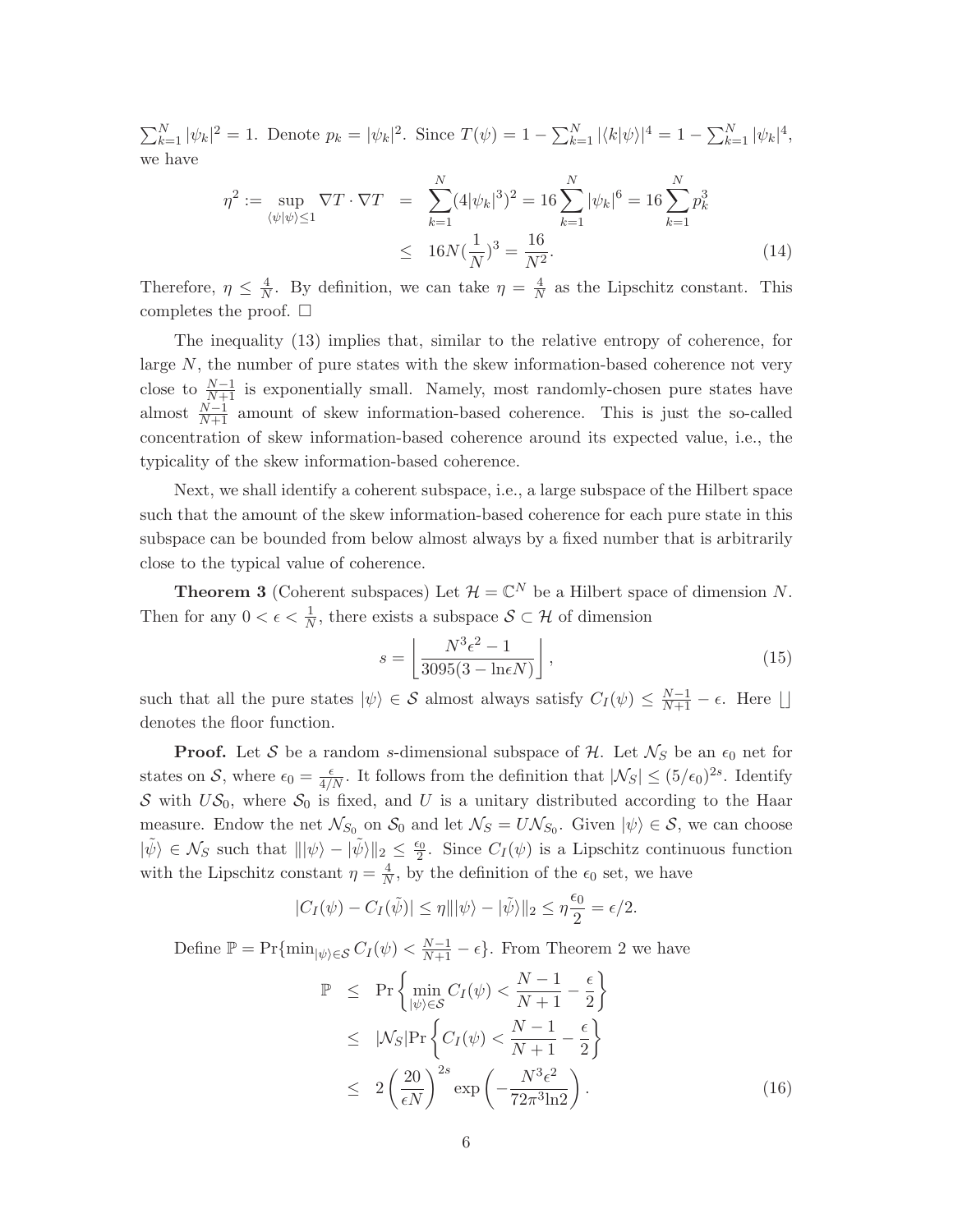If the probability  $\mathbb{P} < 1$ , a subspace with the properties mentioned in the theorem will exist. This fact holds if

$$
s < \frac{N^3 \epsilon^2 - 1}{3095(3 - \ln \epsilon N)}.
$$

Noting that  $\epsilon < \frac{1}{N}$ , for  $s \geq 2$ , we require that  $N \geq 32941$ . Therefore, we get  $s = \left| \frac{N^3 \epsilon^2 - 1}{N^3 \epsilon^2 - 1} \right|$  This completes the proof.  $\frac{N^3\epsilon^2-1}{N^2(2\epsilon-1)}$  $3095(3-\ln\epsilon N)$ . This completes the proof.  $\square$ 

## 4. Average skew information-based coherence and its typicality for random mixed states

We now turn to the average skew information-based coherence and its typicality for random mixed quantum states. We first present the following lemma.

**Lemma 1** Denote  $|\Delta(\mu)|^2 = \prod_{1 \leq i < j \leq N} (\mu_i - \mu_j)^2$ . It holds that

<span id="page-8-1"></span>
$$
\int_{\mathbb{R}_+^N} \sqrt{\mu_1 \mu_2} \exp\left(-\sum_{j=1}^N \mu_j\right) |\Delta(\mu)|^2 \prod_{j=1}^N d\mu_j
$$
\n
$$
= (N-2)! \prod_{j=1}^N \Gamma(j)^2 \left[ \left(\sum_{k=1}^N I_{kk}^{(\frac{1}{2})}\right)^2 - \sum_{k,l=1}^N \left(I_{kl}^{(\frac{1}{2})}\right)^2 \right],
$$
\n(17)

where  $I_{kl}^{\left(\frac{1}{2}\right)} = \sum_{r=0}^{\min(k,l)} (-1)^{k+l} {1 \over (k-r)} \left(\frac{1}{2} \over 1-r\right) \frac{\Gamma(\frac{3}{2}+r)}{r!}$  $\frac{2^{r}}{r!}$ .

The proof of Lemma 1 is given in Appendix A. Based on the above Lemma, we can give the analytical formula of average skew information-based coherence for random mixed states in terms of the dimension N.

Theorem 4 The average skew information-based coherence for a random mixed state  $\rho \in D(\mathbb{C}^N)$  is given by

<span id="page-8-0"></span>
$$
\mathbb{E}_{\rho}[C_{I}(\rho)] := \int_{D(\mathbb{C}^{N})} C_{I}(\rho) d\mu_{HS}(\rho)
$$
  
=  $1 - \frac{1}{N+1} \left( 2 + \frac{1}{N^{2}} \left[ \left( \sum_{k=0}^{N-1} I_{kk}^{(\frac{1}{2})} \right)^{2} - \sum_{k,l=0}^{N-1} \left( I_{kl}^{(\frac{1}{2})} \right)^{2} \right] \right),$  (18)

where  $d\mu_{\text{HS}}$  is a normalized Hilbert-Schmidt measure, i.e.,  $\int_{D(\mathbb{C}^N)} d\mu_{\text{HS}}(\rho) = 1$ , and  $I_{kl}^{(\frac{1}{2})} = \sum_{r=0}^{\min(k,l)} (-1)^{k+l} {(\frac{1}{2}) \choose k-r} {(\frac{1}{2}) \over {r!}} \frac{\Gamma(\frac{3}{2}+r)}{r!}$  $\frac{2^{T'}}{r!}$ .

The proof of Theorem 4 is given in Appendix B. Setting  $N = 2$  and  $N = 3$  in Theorem 4, we obtain the explicit values of the average coherence for qubit states and qutrit states,

$$
\mathbb{E}_{\rho}[C_I(\rho)] = 1 - \frac{1}{3} \left( 2 + \frac{3\pi}{16} \right) = \frac{1}{3} - \frac{\pi}{16} \approx 0.137
$$

and

$$
\mathbb{E}_{\rho}[C_I(\rho)] = 1 - \frac{1}{4} \left( 2 + \frac{103\pi}{256} \right) = \frac{1}{2} - \frac{103\pi}{1024} \approx 0.184,
$$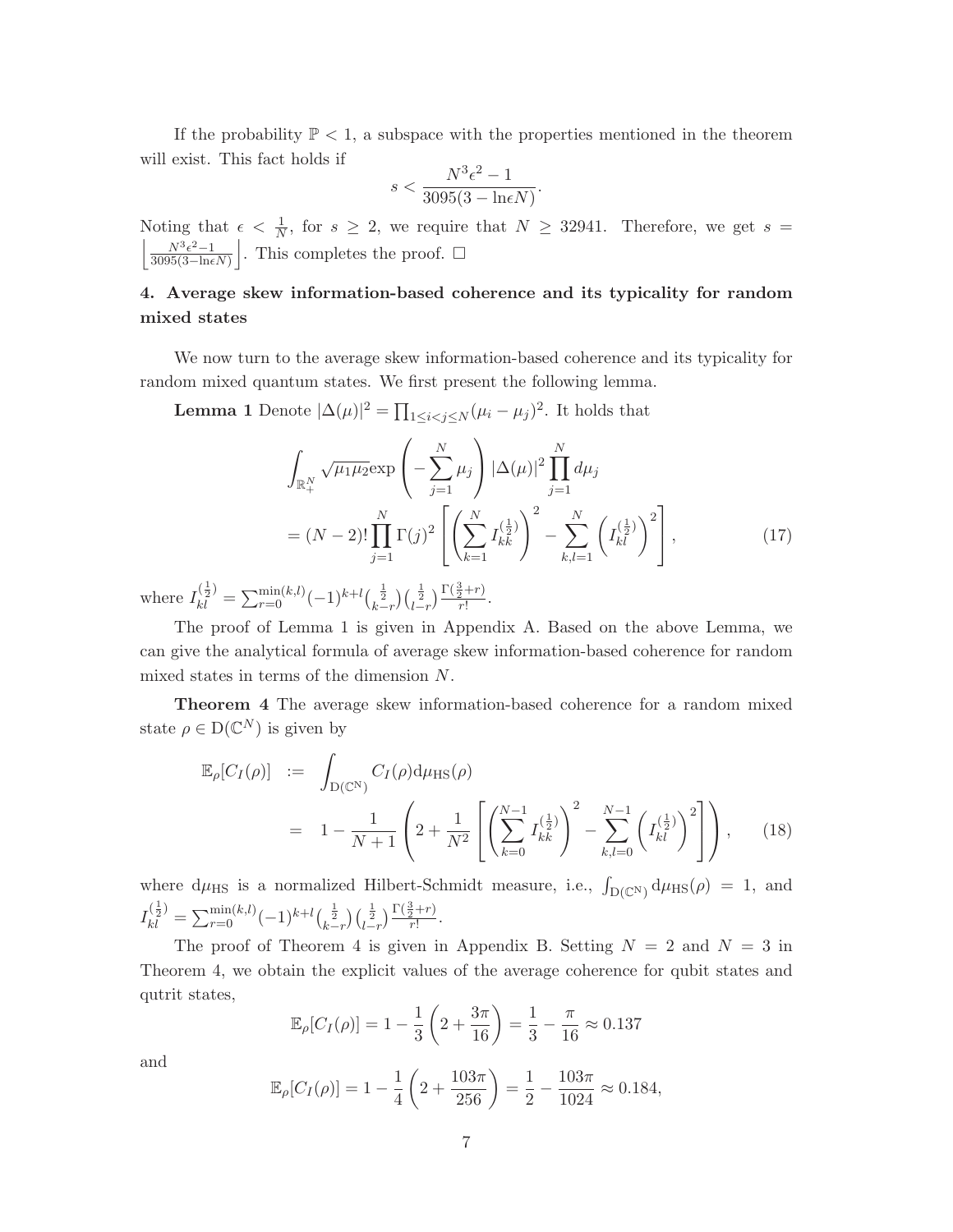respectively.

In Figure 1, we plot the average skew information-based coherence for random mixed states. The A-axis shows the value of  $\mathbb{E}_{\rho}[C_I(\rho)]$  given by Eq.[\(24\)](#page-13-0). It shows that as the dimension N increases, the expectation value  $\mathbb{E}_{\rho}[C_I(\rho)]$  approaches to 0.28. Numerical computation shows that unlike the random pure states, for random mixed states, the average skew information-based coherence is closer to the minimal coherence 0 than the maximum coherence  $1 - \frac{1}{N}$  $\frac{1}{N}$  .



Figure 1: The average skew information-based coherence  $A = \mathbb{E}_{\rho}[C_I(\rho)]$  as a function of  $N = 2^m$ .

Based on the above result, we can similarly discuss the typicality of quantum coherence  $C_I(\rho)$  for random mixed states.

Theorem 5 (Typicality of skew information-based coherence for random mixed states) Let  $\rho_A \in D(\mathbb{C}^N)$  be a random mixed quantum state obtained via partial tracing over a Haar distributed pure state  $|\psi\rangle_{AB}$  in  $\mathbb{C}^N \otimes \mathbb{C}^N$ . Then for all  $\epsilon > 0$ , we have

$$
\Pr\left\{|C_I(\rho_A) - \mathbb{E}_{\rho}[C_I(\rho_A)]| > \epsilon\right\} \le 2 \exp\left(-\frac{N\epsilon^2}{72\pi^3 \ln 2}\right),\tag{19}
$$

where  $\mathbb{E}_{\rho}[C_I(\rho_A)]$  is given by Eq. [\(18\)](#page-8-0).

**Proof.** Define the map  $T : \mathbb{S}^{N^2} \to \mathbb{R}$  as  $T(\psi_{AB}) = C_I(\rho_A)$ . Let  $|\psi\rangle_{AB} =$  $\sum_{k,l=1}^N \psi_{kl} |k\rangle_A |l\rangle_B$ . Then  $\rho_A = \sum_{k,k'=1}^N p_{kk'} |k\rangle_A \langle k'|$ , where  $p_{kk'} = \sum_{l=1}^N \psi_{kl} \overline{\psi_{k'l}}$ . For a bipartitie pure state  $|\psi\rangle_{AB}$ , it has been shown that  $1-C_I(\psi_{AB}) \leq [1-C_I(\rho_A)][1-C_I(\rho_B)]$ [\[7\]](#page-16-1). Since  $0 \le C_I(\rho_B) \le 1 - \frac{1}{N}$  $\frac{1}{N}$ , we have  $C_I(\rho_A) \leq C_I(\psi_{AB}) = 1 - \sum_{k,l=1}^N |\langle k \otimes l | \psi \rangle|^4 =$  $1 - \sum_{k,l=1}^{N} |\psi_{kl}|^4$ . Denote  $\tilde{T}(\psi_{AB}) = C_I(\psi_{AB})$ . Noting that  $p_{kk} = \sum_{l=1}^{N} |\psi_{kl}|^2$  with  $\sum_{k=1}^{N} p_{kk} = 1$ , we have

$$
\eta^2 := \sup_{\langle \psi | \psi \rangle \le 1} \nabla \tilde{T} \cdot \nabla \tilde{T} = \sum_{k,l=1}^N (4|\psi_{kl}|^3)^2 = 16 \sum_{k,l=1}^N |\psi_{kl}|^6 = 16 \sum_{k,l=1}^N (|\psi_{kl}|^2)^3
$$
  

$$
\le 16 \left( \sum_{k,l=1}^N |\psi_{kl}|^2 \right)^3 = 16,
$$
 (20)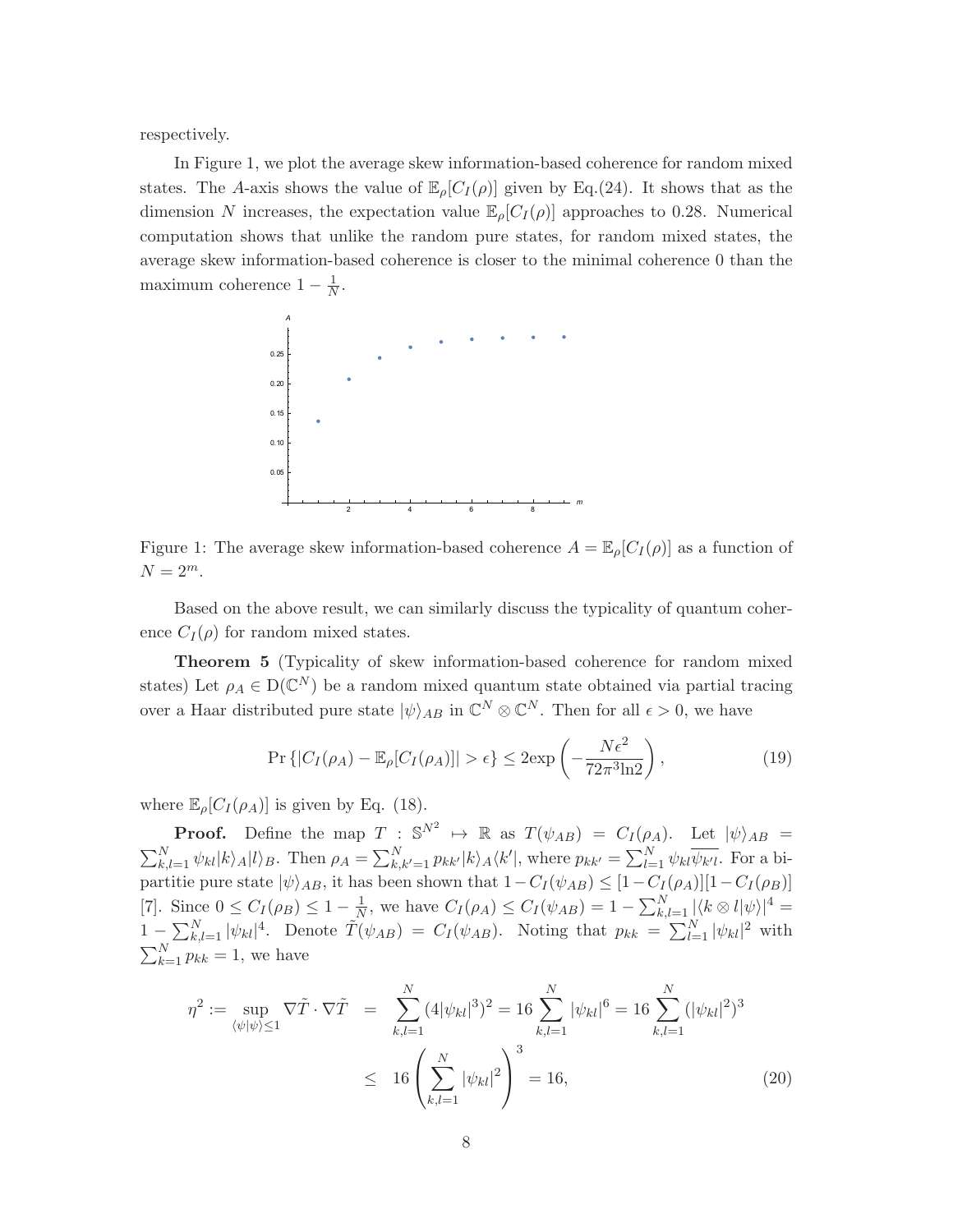which implies that  $\eta \leq 4$ . Now, the Lipschitz constant for T can be obtained in the following way. Suppose that  $\sigma_A$  is the reduced state of another pure state  $|\phi\rangle_{AB}$ . Without loss of generality, assume that  $C_I(\sigma_A) \leq C_I(\rho_A)$ . We can choose  $|\phi\rangle_{AB}$  such that  $C_I(\sigma_A) = C_I(\phi_{AB})$ . Then

$$
C_I(\rho_A) - C_I(\sigma_A) \le C_I(\psi_{AB}) - C_I(\phi_{AB}) \le \eta ||\psi\rangle_{AB} - |\phi\rangle_{AB}||_2,
$$

Thus the Lipschitz constant of T is bounded by that of  $\tilde{T}$  and can be chosen to be 4. This completes the proof.  $\square$ 

#### 5. Conclusions and discussions

We have deduced the explicit formulae for the skew information-based coherence for both random pure states and random mixed states. It is found that as N approaches to infinity, the limit of the average coherence for random pure states is 1, while this limit for random mixed states is a positive constant less than 1 by numerical computation. The average skew information-based coherence is always closer to the maximum coherence than the minimum coherence for random pure states, while the average skew informationbased coherence is always closer to the minimum coherence than the maximum coherence for random mixed states, which demonstrate that for a randomly-chosen state, a quantum pure state may give rise to more coherence as a resource compared with a quantum mixed state.

Comparing Eq.  $(9)$  with the counterpart in [\[51\]](#page-19-5), we found that the quantity given in Eq. (9) is uniformly bounded, while the average skew information-based coherence for random pure states is  $\mathbb{E}_{\psi}[C_r(\psi)] = H_N - 1$ , which approaches to infinity as the dimension N increases, where  $H_N = \sum_{k=1}^{N} 1/k$  is the Nth harmonic number. Surprisingly, as is given in [\[52\]](#page-19-6), the average relative entropy of coherence for random mixed states is  $\mathbb{E}_{\rho}[C_r(\rho)] = \frac{N-1}{2N}$ , combining this with the quantity in Eq. [\(24\)](#page-13-0), we conclude that in the mixed state case, the average coherence for skew information-based coherence and relative entropy of coherence are both uniformly bounded. Furthermore, in pure state case, it is interesting to note that for skew information-based coherence, the gap between the maximal coherence and the average coherence is  $1 - \frac{1}{N} - \frac{N-1}{N+1} = \frac{N-1}{N(N+1)} > 0$ , while for the relative entropy of coherence, it is found that this gap  $\ln N - H_N + 1 \gg 0$ .

Furthermore, we have shown that the average skew information-based coherence of pure quantum states (mixed quantum states) sampled randomly from the uniform Haar measure is typical, i.e., the probability that the skew information-based coherence of a randomly chosen pure state (mixed state) is not equal to the average relative entropy of coherence (within an arbitrarily small error) is exponentially small in the dimension of the Hilbert space.

We have also identified a coherent subspace, a large subspace of the Hilbert space such that the amount of the skew information-based coherence for each pure state in this subspace can be bounded from below almost always by a fixed number that is arbitrarily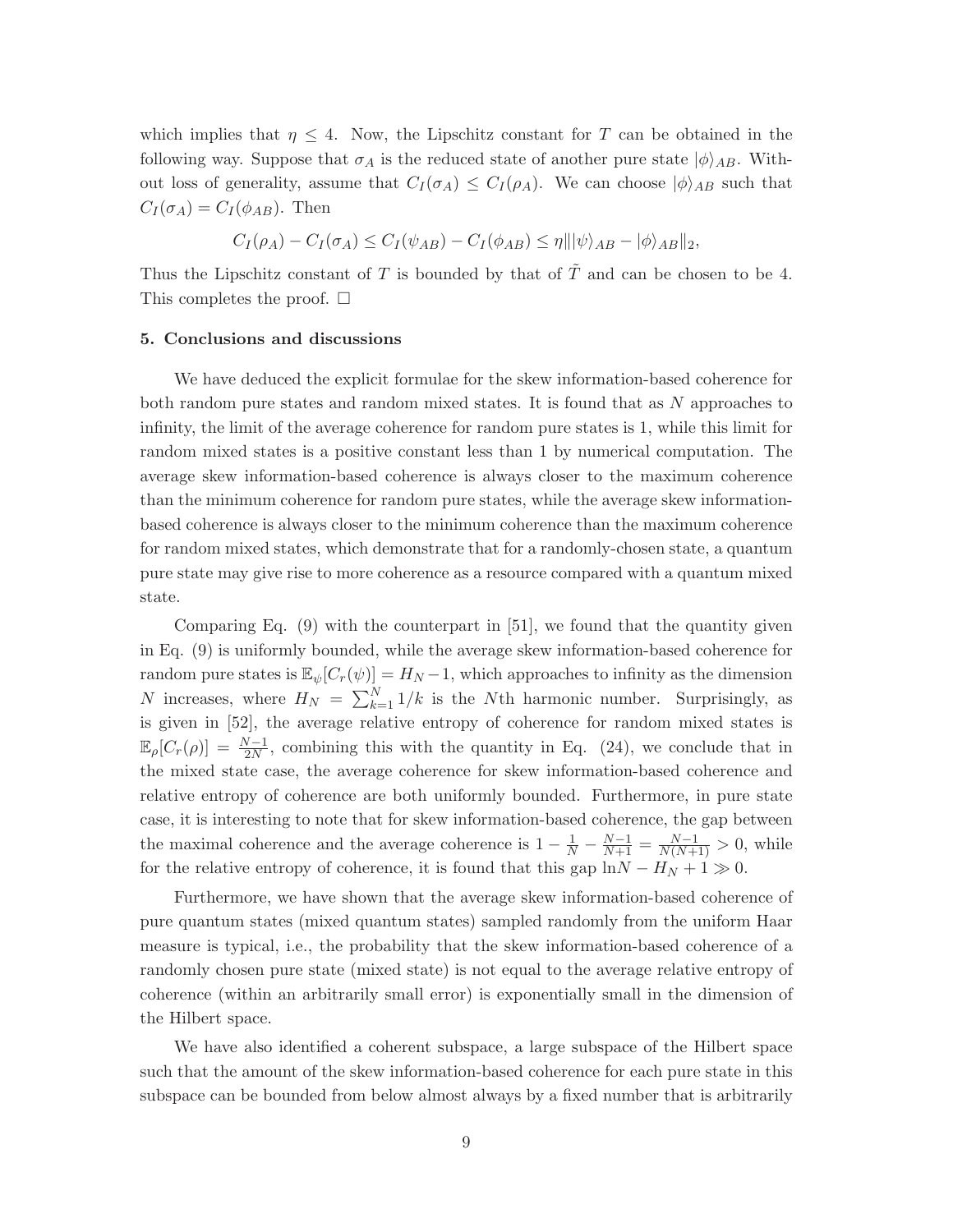close to the typical value of coherence. The obtained results in this paper complement the corresponding results for relative entropy of coherence, and may shed new light on the study of quantum coherence from the probabilistic perspective.

## Acknowledgements

This work was supported by National Natural Science Foundation of China (Grant Nos. 11701259, 11971140, 11461045, 11675113), the China Scholarship Council (Grant No.201806825038), the Key Project of Beijing Municipal Commission of Education (Grant No. KZ201810028042), Beijing Natural Science Foundation (Grant No. Z190005), Natural Science Foundation of Zhejiang Province of China (LY17A010027), and the crossdisciplinary innovation team building project of Hangzhou Dianzi University. This work was completed while Zhaoqi Wu and Lin Zhang were visiting Max-Planck-Institute for Mathematics in the Sciences in Germany.

## Appendix A: Proof of Lemma 1

**Proof of Lemma 1.** Note that  $\prod_{1 \leq i < j \leq N} (\mu_i - \mu_j)$  is the classical Vandermonde determinant

$$
\prod_{1 \leq i < j \leq N} (\mu_i - \mu_j) = \begin{vmatrix} 1 & \cdots & 1 \\ \mu_1 & \cdots & \mu_N \\ \vdots & \ddots & \vdots \\ \mu_1^{N-1} & \cdots & \mu_N^{N-1} \end{vmatrix}.
$$

It can be seen that if  $P_0, P_1, \cdots, P_{N-1}$  are polynomials of respective degrees  $0, 1, \cdots, N-1$ and respective dominant coefficients  $a_0, a_1, \dots, a_{N-1}$ , one has

$$
\prod_{1 \leq i < j \leq N} (\mu_i - \mu_j) = \frac{1}{\prod_{k=0}^{N-1} a_k} \begin{vmatrix} P_0(\mu_1) & \cdots & P_0(\mu_N) \\ P_1(\mu_1) & \cdots & P_1(\mu_N) \\ \vdots & \ddots & \vdots \\ P_{N-1}(\mu_1) & \cdots & P_{N-1}(\mu_N) \end{vmatrix}
$$

Now choose  $P_k(x)$  to be Laguerre polynomials  $L_k(x)$ :

$$
L_k(x) = \sum_{j=0}^k (-1)^k {k \choose k-j} \frac{x^j}{j!}.
$$

Note that  $L_k(x)$  have the orthogonality property

$$
\int_0^\infty L_k(x)L_l(x)e^{-x}dx = \delta_{kl},\tag{21}
$$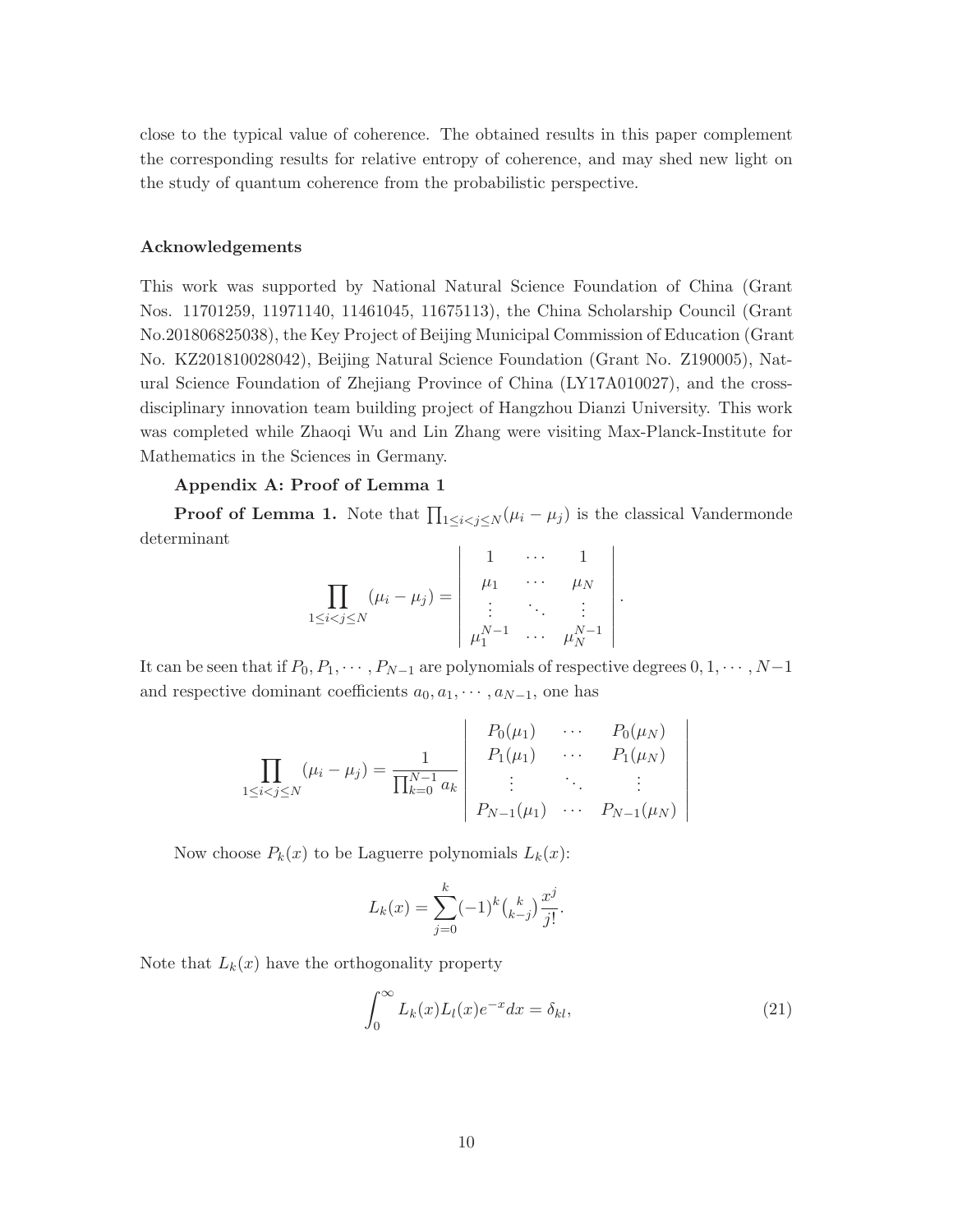and the coefficient of the term with the highest degree is  $a_k = \frac{(-1)^k}{k!}$ . We have

$$
\prod_{1 \leq i < j \leq N} (\mu_i - \mu_j)^2 = \frac{1}{\prod_{k=0}^{N-1} a_k^2} \begin{bmatrix} L_0(\mu_1) & \cdots & L_0(\mu_N) \\ L_1(\mu_1) & \cdots & L_1(\mu_N) \\ \vdots & \ddots & \vdots \\ L_{N-1}(\mu_1) & \cdots & L_{N-1}(\mu_N) \end{bmatrix}
$$
\n
$$
= \prod_{k=0}^{N-1} (k!)^2 \sum_{\sigma, \tau \in S_N} \text{sgn}(\sigma) \text{sgn}(\tau) L_{\sigma(k)-1}(\mu_k) L_{\tau(k)-1}(\mu_k), \quad (22)
$$

which implies that

$$
\int_{\mathbb{R}_+^N} \sqrt{\mu_1 \mu_2} \exp\left(-\sum_{j=1}^N \mu_j\right) |\Delta(\mu)|^2 \prod_{j=1}^N d\mu_j
$$
\n
$$
= \prod_{k=0}^{N-1} (k!)^2 \sum_{\sigma,\tau \in S_N} \text{sgn}(\sigma) \text{sgn}(\tau) \left(\int_0^\infty \sqrt{\mu_1} e^{-\mu_1} L_{\sigma(1)-1}(\mu_1) L_{\tau(1)-1}(\mu_1) d\mu_1\right)
$$
\n
$$
\left(\int_0^\infty \sqrt{\mu_2} e^{-\mu_2} L_{\sigma(2)-1}(\mu_2) L_{\tau(2)-1}(\mu_1) d\mu_2\right) \left(\prod_{k=3}^N \int_{\mathbb{R}_+^{N-2}} e^{-\mu_k} L_{\sigma(k)-1}(\mu_k) L_{\tau(k)-1}(\mu_k) d\mu_k\right),
$$

where  $S_N$  is the permutation group on  $\{1, 2, \cdots, N\}$ .

 $r{=}0$ 

Denote 
$$
I_{kl}^{(q)} := \int_0^\infty L_k(x) L_l(x) e^{-x} x^q dx
$$
, where  $q > -1$ . It holds that [42]  

$$
I_{kl}^{(q)} = \sum_{n=0}^{\min(k,l)} (-1)^{k+l} {q \choose k-r} {q \choose l-r} \frac{\Gamma(q+r+1)}{r!}, \quad q > -1.
$$

 $(23)$ 

Note that

$$
\int_0^\infty \sqrt{\mu_i} e^{-\mu_i} L_{\sigma(i)-1}(\mu_i) L_{\tau(i)-1}(\mu_i) d\mu_i = I_{\sigma(i)-1,\tau(i)-1}^{(\frac{1}{2})}, \quad i = 1, 2
$$

and

$$
\int_0^\infty \sqrt{\mu_i} e^{-\mu_i} L_{\sigma(1)-1}(\mu_i) L_{\sigma(2)-1}(\mu_i) d\mu_i = I_{\sigma(1)-1,\sigma(2)-1}^{(\frac{1}{2})}, \quad i=1,2.
$$

We calculate the integral  $\int_{\mathbb{R}_+^N} \sqrt{\mu_1 \mu_2} \exp \left(-\sum_{j=1}^N \mu_j \right) |\Delta(\mu)|^2 \prod_{j=1}^N d\mu_j$  by considering the following two cases.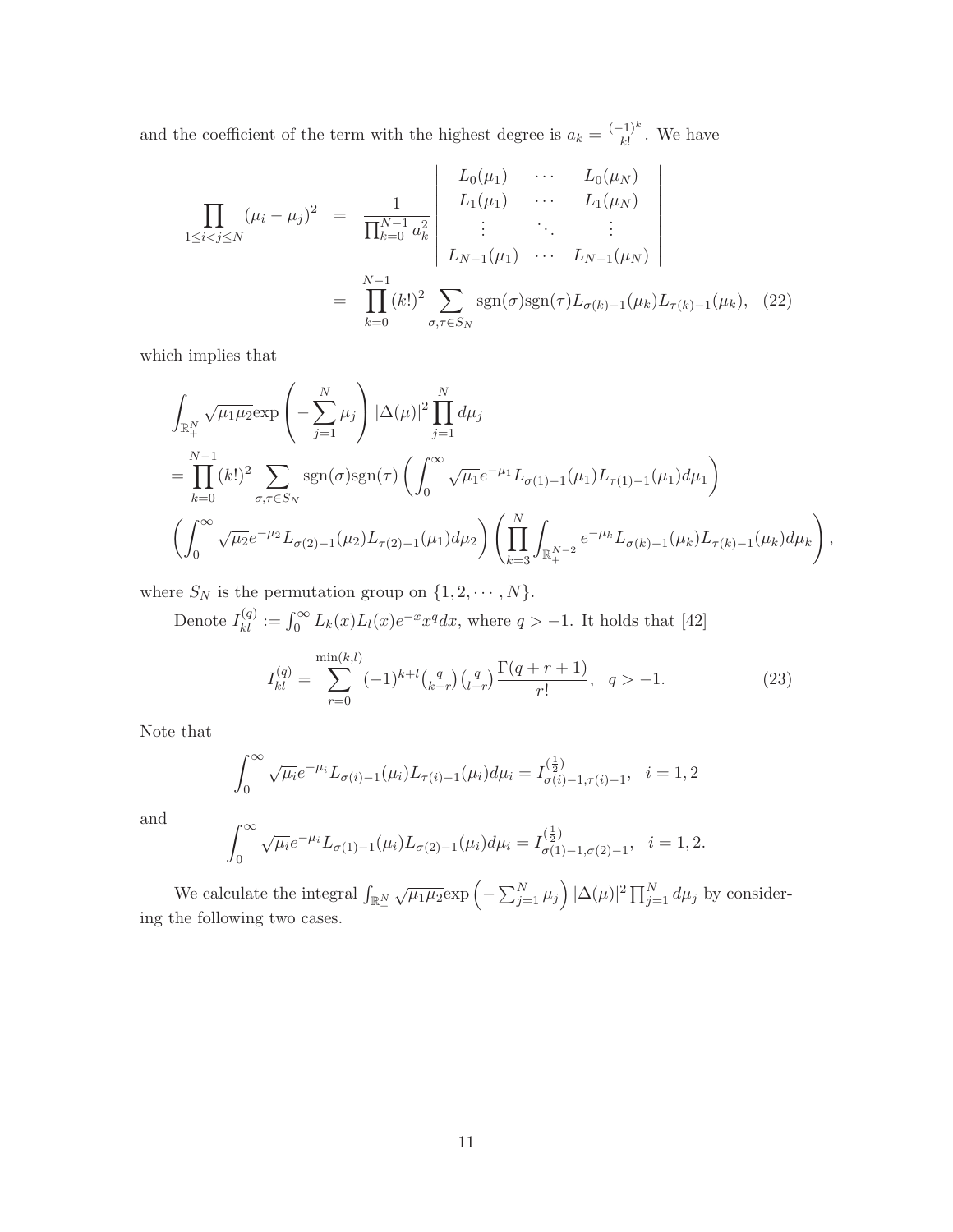**Case I**:  $\sigma = \tau$ . Denote  $I = \sum_{k=0}^{N-1} I_{kk}^{\left(\frac{1}{2}\right)}$ , we have

<span id="page-13-0"></span>
$$
\sum_{\sigma,\tau \in S_N, \sigma=\tau} \text{sgn}(\sigma) \text{sgn}(\tau) \left( \int_0^\infty \sqrt{\mu_1} e^{-\mu_1} L_{\sigma(1)-1}(\mu_1) L_{\tau(1)-1}(\mu_1) d\mu_1 \right)
$$
\n
$$
\left( \int_0^\infty \sqrt{\mu_2} e^{-\mu_2} L_{\sigma(2)-1}(\mu_2) L_{\tau(2)-1}(\mu_1) d\mu_2 \right) \left( \prod_{k=3}^N \int_{\mathbb{R}_+^{N-2}} e^{-\mu_k} L_{\sigma(k)-1}(\mu_k) L_{\tau(k)-1}(\mu_k) d\mu_k \right)
$$
\n
$$
= \sum_{\sigma \in S_N} I_{\sigma(1)-1,\sigma(1)-1}^{(\frac{1}{2})} I_{\sigma(2)-1,\sigma(2)-1}^{(\frac{1}{2})} = (N-2)! \sum_{k \neq l} I_{kk}^{(\frac{1}{2})} I_{ll}^{(\frac{1}{2})}
$$
\n
$$
= (N-2)! \left[ \left( \sum_{k=0}^{N-1} I_{kk}^{(\frac{1}{2})} \right)^2 - \sum_{k=0}^{N-1} \left( I_{kk}^{(\frac{1}{2})} \right)^2 \right]. \tag{24}
$$

**Case II:**  $\sigma \neq \tau$ . First, note that if there exists  $k_0 \in \{3, 4, \cdots, N\}$  such that  $\sigma(k_0) \neq \tau(k_0)$ , then by Eq. [\(31\)](#page-14-0) we have

$$
\left(\prod_{k=3}^N \int_{\mathbb{R}_+^{N-2}} e^{-\mu_k} L_{\sigma(k)-1}(\mu_k) L_{\tau(k)-1}(\mu_k) d\mu_k\right) = 0.
$$

Thus  $\int_{\mathbb{R}^N_+} \sqrt{\mu_1 \mu_2} \exp \left(-\sum_{j=1}^N \mu_j \right) |\Delta(\mu)|^2 \prod_{j=1}^N d\mu_j = 0$ . Otherwise,  $\sigma(i) = \tau(i)$  for  $i =$ 3,  $\cdots$ , N, which implies that  $\sigma(1) = \tau(2)$  and  $\sigma(2) = \tau(1)$ , i.e.,  $\tau = \sigma(12)$ . Then we have

<span id="page-13-1"></span>
$$
\sum_{\sigma,\tau \in S_N, \sigma \neq \tau} \operatorname{sgn}(\sigma) \operatorname{sgn}(\tau) \left( \int_0^\infty \sqrt{\mu_1} e^{-\mu_1} L_{\sigma(1)-1}(\mu_1) L_{\tau(1)-1}(\mu_1) d\mu_1 \right)
$$
\n
$$
\left( \int_0^\infty \sqrt{\mu_2} e^{-\mu_2} L_{\sigma(2)-1}(\mu_2) L_{\tau(2)-1}(\mu_1) d\mu_2 \right) \left( \prod_{k=3}^N \int_{\mathbb{R}_+^{N-2}} e^{-\mu_k} L_{\sigma(k)-1}(\mu_k) L_{\tau(k)-1}(\mu_k) d\mu_k \right)
$$
\n
$$
= \sum_{\sigma \in S_N} (-1) I_{\sigma(1)-1,\sigma(2)-1}^{(\frac{1}{2})} I_{\sigma(2)-1,\sigma(1)-1}^{(\frac{1}{2})} = -(N-2)! \sum_{k \neq l} (I_{kl}^{(\frac{1}{2})})^2.
$$
\n(25)

Combining Eqs. [\(24\)](#page-13-0) and [\(25\)](#page-13-1), we have

$$
\int_{\mathbb{R}_{+}^{N}} \sqrt{\mu_{1} \mu_{2}} \exp\left(-\sum_{j=1}^{N} \mu_{j}\right) |\Delta(\mu)|^{2} \prod_{j=1}^{N} d\mu_{j}
$$
\n
$$
= \prod_{k=0}^{N-1} (k!)^{2} \left[ (N-2)! \left( \left(\sum_{k=0}^{N-1} I_{kk}^{(\frac{1}{2})} \right)^{2} - \sum_{k=0}^{N-1} \left(I_{kk}^{(\frac{1}{2})} \right)^{2} \right) - (N-2)! \sum_{k \neq l} \left(I_{kl}^{(\frac{1}{2})} \right)^{2} \right]
$$
\n
$$
= (N-2)! \prod_{j=1}^{N} \Gamma(j)^{2} \left[ \left(\sum_{k=0}^{N-1} I_{kk}^{(\frac{1}{2})} \right)^{2} - \sum_{k,l=0}^{N-1} \left(I_{kl}^{(\frac{1}{2})} \right)^{2} \right],
$$
\n(26)

where

$$
I_{kl}^{(\frac{1}{2})} = \sum_{r=0}^{\min(k,l)} (-1)^{k+l} {(\frac{1}{2} \choose k-r} {(\frac{1}{2} \choose l-r)} \frac{\Gamma(\frac{3}{2}+r)}{r!}.
$$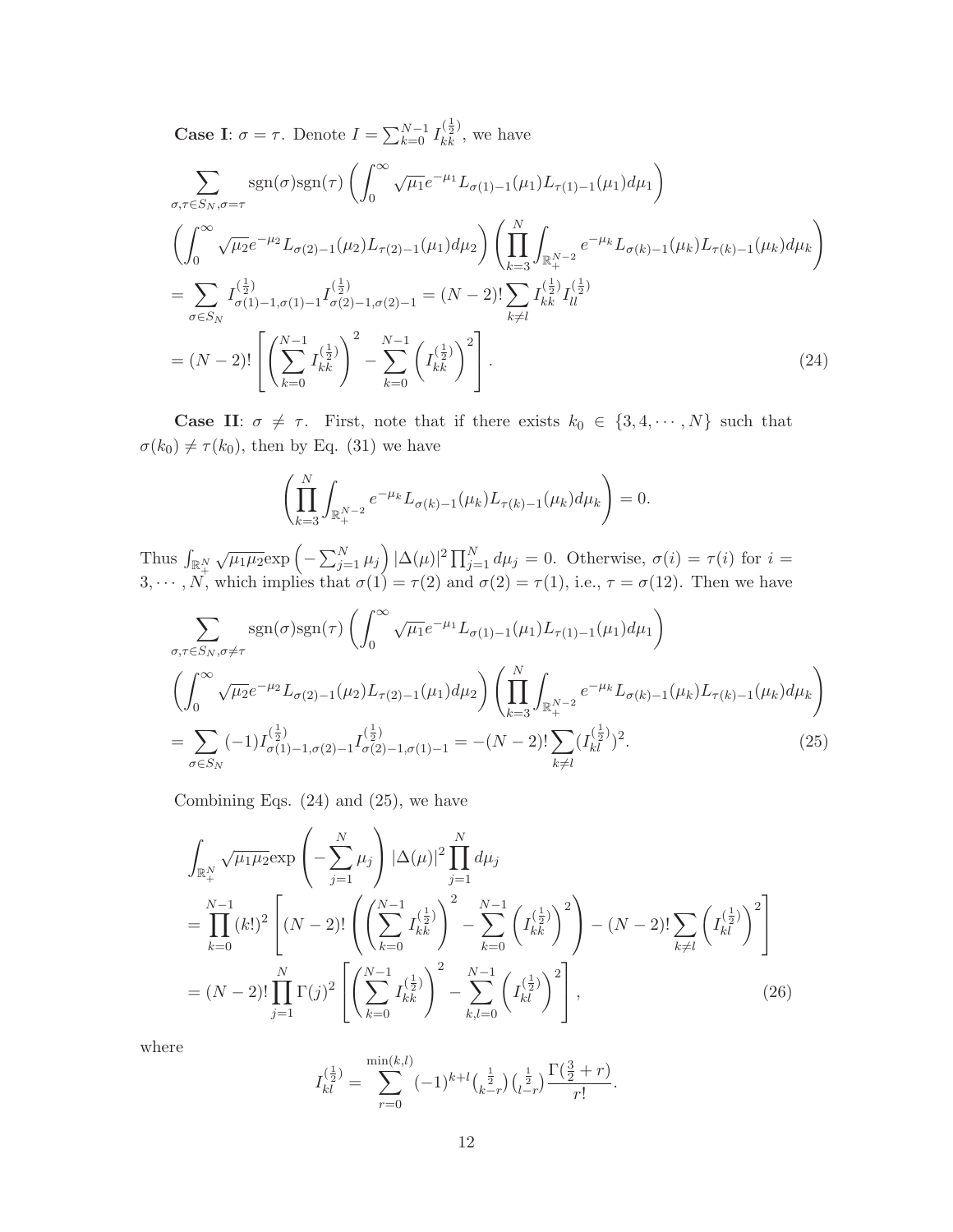### Appendix B: Proof of Theorem 4

**Proof of Theorem 4.** Since  $d\mu_{\text{HS}}$  is a normalized Hilbert-Schmidt measure, by the definition of  $C_I(\rho)$ , we have

<span id="page-14-3"></span>
$$
\int_{D(\mathbb{C}^{N})} C_{I}(\rho) d\mu_{HS}(\rho) = \int_{D(\mathbb{C}^{N})} \left[ 1 - \sum_{k=1}^{N} \langle k | \sqrt{\rho} | k \rangle^{2} \right] d\mu_{HS}(\rho)
$$
\n
$$
= 1 - \int_{D(\mathbb{C}^{N})} \sum_{k=1}^{N} \langle k^{\otimes 2} | \sqrt{\rho}^{\otimes 2} | k^{\otimes 2} \rangle d\mu_{HS}(\rho)
$$
\n
$$
= 1 - \sum_{k=1}^{N} \left\langle k^{\otimes 2} \left| \int_{D(\mathbb{C}^{N})} \sqrt{\rho}^{\otimes 2} d\mu_{HS}(\rho) \right| k^{\otimes 2} \right\rangle. \tag{27}
$$

It suffices to compute the integral  $\int_{D(\mathbb{C}^{N})} \sqrt{\rho}^{\otimes 2} d\mu_{HS}(\rho)$ . In fact, by the factorization in Eq. [\(6\)](#page-5-1), it follows that

<span id="page-14-1"></span>
$$
\int_{D(C^N)} \sqrt{\rho}^{\otimes 2} d\mu_{HS}(\rho)
$$
\n
$$
= \int d\nu(\Lambda) \int_{U(N)} \left[ (U \otimes U)(\sqrt{\Lambda} \otimes \sqrt{\Lambda})(U \otimes U)^{\dagger} d\mu_{Haar}(U) \right].
$$
\n(28)

Using the following formula for integral over unitary groups [\[65\]](#page-20-6):

$$
\int_{U(N)} (U \otimes U) A (U \otimes U)^{\dagger} d\mu_{\text{Haar}}(U) \n= \left( \frac{\text{Tr}(A)}{N^2 - 1} - \frac{\text{Tr}(AF)}{N(N^2 - 1)} \right) \mathbf{1}_{N^2} - \left( \frac{\text{Tr}(A)}{N(N^2 - 1)} - \frac{\text{Tr}(AF)}{N^2 - 1} \right) F, \tag{29}
$$

where  $A \in M_{N^2}(\mathbb{C})$  and F is the swap operator defined by  $F|ij\rangle = |ji\rangle$  for all  $i, j =$  $1, 2, \cdots, N$ , we have

<span id="page-14-2"></span>
$$
\int_{\mathcal{U}(\mathcal{N})} (U \otimes U)(\sqrt{\Lambda} \otimes \sqrt{\Lambda})(U \otimes U)^{\dagger} d\mu_{\text{Haar}}(\mathcal{U}) = \frac{N(\text{Tr}\sqrt{\Lambda})^2 - 1}{N(N^2 - 1)} \mathbf{1}_{N^2} + \frac{N - (\text{Tr}\sqrt{\Lambda})^2}{N(N^2 - 1)} F. (30)
$$

Noting that

<span id="page-14-0"></span>
$$
\int (\mathrm{Tr}\sqrt{\Lambda})^2 d\nu(\Lambda) = \int d\nu(\Lambda) + 2 \int \sum_{1 \le i < j \le N} \sqrt{\lambda_i \lambda_j} d\nu(\Lambda)
$$
  
\n
$$
= 1 + 2 \int \sum_{1 \le i < j \le N} \sqrt{\lambda_i \lambda_j} d\nu(\Lambda)
$$
  
\n
$$
= 1 + 2C_{\mathrm{HS}}^N \int_{\mathbb{R}_+^N} \sum_{1 \le i < j \le N} \sqrt{\lambda_i \lambda_j} \delta \left(1 - \sum_{j=1}^N \lambda_j\right) |\Delta(\lambda)|^2 \prod_{j=1}^N d\lambda_j
$$
  
\n
$$
= 1 + 2C_{\mathrm{HS}}^N {N \choose 2} \int_{\mathbb{R}_+^N} \sqrt{\lambda_1 \lambda_2} \delta \left(1 - \sum_{j=1}^N \lambda_j\right) |\Delta(\lambda)|^2 \prod_{j=1}^N d\lambda_j, \quad (31)
$$

 $\Box$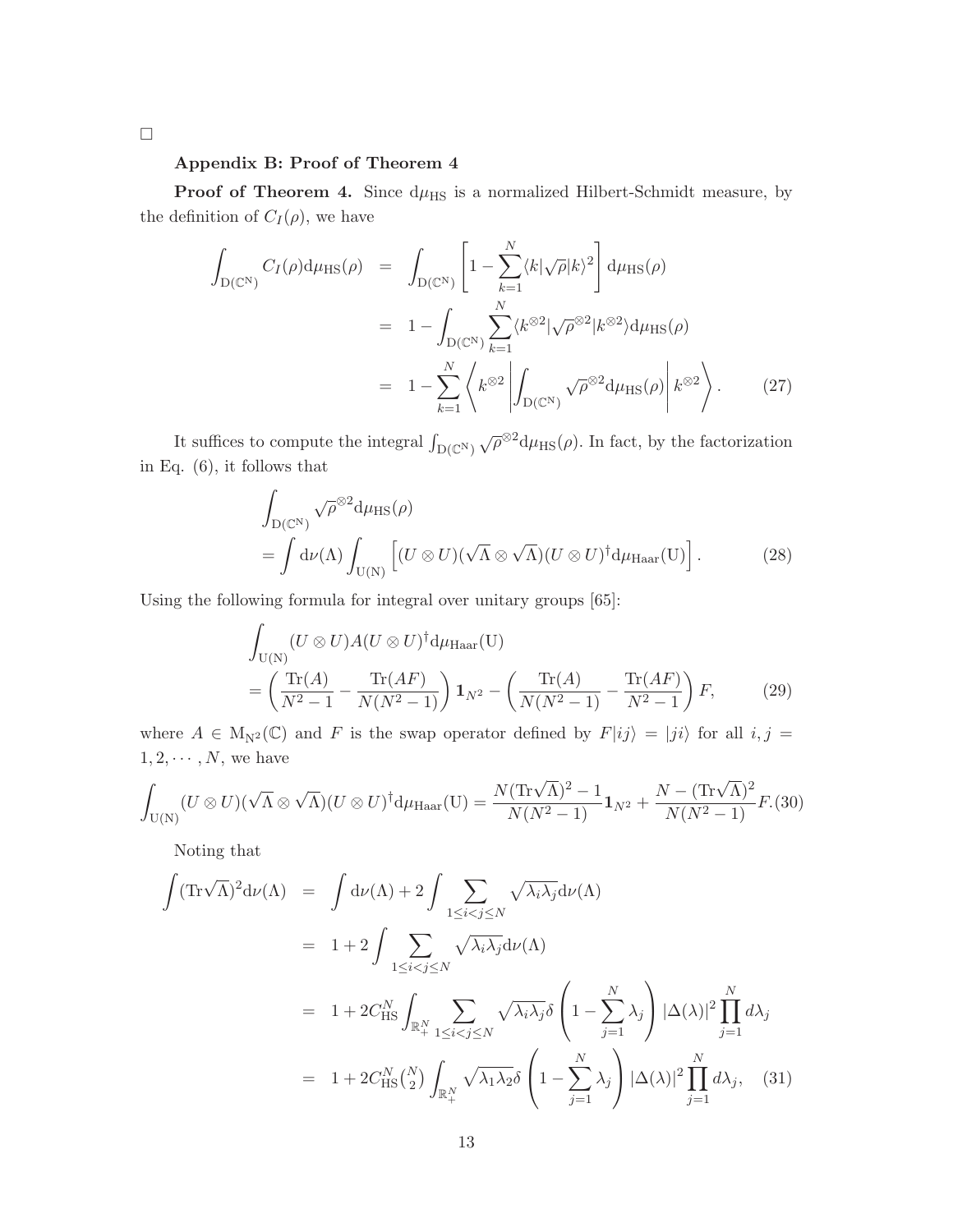where  $C_{\text{HS}}^{N}$  is given in Eq. [\(8\)](#page-5-2), we only need to calculate

$$
\int_{\mathbb{R}_+^N} \sqrt{\lambda_1 \lambda_2} \delta \left( 1 - \sum_{j=1}^N \lambda_j \right) |\Delta(\lambda)|^2 \prod_{j=1}^N d\lambda_j.
$$

Denote

$$
F(t) = \int_{\mathbb{R}_+^N} \sqrt{\lambda_1 \lambda_2} \delta \left( t - \sum_{j=1}^N \lambda_j \right) |\Delta(\lambda)|^2 \prod_{j=1}^N d\lambda_j.
$$

By performing Laplace transform  $(t \to s)$  of  $F(t)$ , and letting  $\mu_j = s\lambda_j$ ,  $j = 1, 2$ , we get

$$
\tilde{F}(s) = \int_{\mathbb{R}_+^N} \sqrt{\lambda_1 \lambda_2} \exp\left(-s \sum_{j=1}^N \lambda_j\right) |\Delta(\lambda)|^2 \prod_{j=1}^N d\lambda_j
$$
\n
$$
= s^{-(N^2+1)} \int_{\mathbb{R}_+^N} \sqrt{\mu_1 \mu_2} \exp\left(-\sum_{j=1}^N \mu_j\right) |\Delta(\mu)|^2 \prod_{j=1}^N d\mu_j. \tag{32}
$$

Utilizing the inverse Laplace transform  $(s \to t) : \mathscr{L}^{-1}(s^{\alpha}) = \frac{t^{-\alpha-1}}{\Gamma(-\alpha)}$ , we obtain

$$
F(t) = \frac{t^{N^2}}{\Gamma(N^2 + 1)} \int_{\mathbb{R}_+^N} \sqrt{\mu_1 \mu_2} \exp\left(-\sum_{j=1}^N \mu_j\right) |\Delta(\mu)|^2 \prod_{j=1}^N d\mu_j.
$$
 (33)

Thus

<span id="page-15-0"></span>
$$
\int_{\mathbb{R}_+^N} \sqrt{\lambda_1 \lambda_2} \delta \left( 1 - \sum_{j=1}^N \lambda_j \right) |\Delta(\lambda)|^2 \prod_{j=1}^N d\lambda_j
$$
\n
$$
= \frac{1}{\Gamma(N^2 + 1)} \int_{\mathbb{R}_+^N} \sqrt{\mu_1 \mu_2} \exp \left( - \sum_{j=1}^N \mu_j \right) |\Delta(\mu)|^2 \prod_{j=1}^N d\mu_j. \tag{34}
$$

Substituting Eq. [\(17\)](#page-8-1) into Eq. [\(34\)](#page-15-0) yields

$$
\int_{\mathbb{R}_{+}^{N}} \sqrt{\lambda_{1} \lambda_{2}} \delta \left( 1 - \sum_{j=1}^{N} \lambda_{j} \right) |\Delta(\lambda)|^{2} \prod_{j=1}^{N} d\lambda_{j} \n= \frac{(N-2)! \prod_{j=1}^{N} \Gamma(j)^{2}}{\Gamma(N^{2}+1)} \left[ \left( \sum_{k=1}^{N} I_{kk}^{(\frac{1}{2})} \right)^{2} - \sum_{k,l=1}^{N} \left( I_{kl}^{(\frac{1}{2})} \right)^{2} \right],
$$
\n(35)

which by Eqs. [\(8\)](#page-5-2) and [\(31\)](#page-14-0) gives rise to

<span id="page-15-1"></span>
$$
\int (\mathrm{Tr}\sqrt{\Lambda})^2 \mathrm{d}\nu(\Lambda) = 1 + \frac{1}{N^2} \left[ \left( \sum_{k=1}^N I_{kk}^{(\frac{1}{2})} \right)^2 - \sum_{k,l=1}^N \left( I_{kl}^{(\frac{1}{2})} \right)^2 \right]. \tag{36}
$$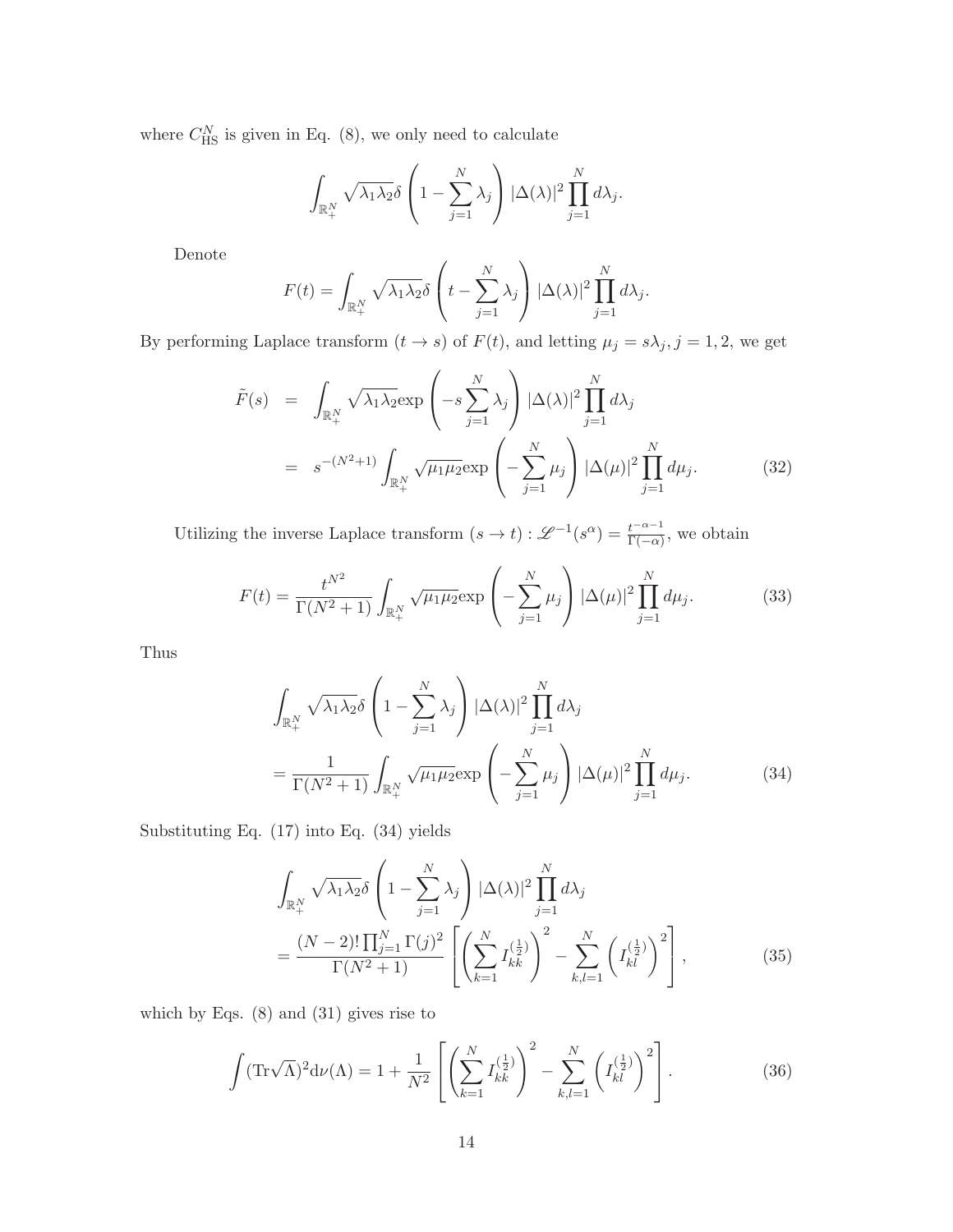Combining Eqs.  $(28)$ ,  $(30)$  and  $(36)$ , we obtain

$$
\int_{D(\mathbb{C}^{N})} \sqrt{\rho}^{\otimes 2} d\mu_{HS}(\rho)
$$
\n
$$
= \int \left[ \frac{N(\text{Tr}\sqrt{\Lambda})^{2} - 1}{N(N^{2} - 1)} \mathbf{1}_{N^{2}} + \frac{N - (\text{Tr}\sqrt{\Lambda})^{2}}{N(N^{2} - 1)} F \right] d\nu(\Lambda)
$$
\n
$$
= \frac{N\mathbf{1}_{N^{2}} - F}{N(N^{2} - 1)} \int (\text{Tr}\sqrt{\Lambda})^{2} d\nu(\Lambda) + \frac{NF - \mathbf{1}_{N^{2}}}{N(N^{2} - 1)} \int d\nu(\Lambda)
$$
\n
$$
= \frac{N\mathbf{1}_{N^{2}} - F}{N(N^{2} - 1)} \left( 1 + \frac{1}{N^{2}} \left[ \left( \sum_{k=1}^{N} I_{kk}^{(\frac{1}{2})} \right)^{2} - \sum_{k,l=1}^{N} \left( I_{kl}^{(\frac{1}{2})} \right)^{2} \right] \right) + \frac{NF - \mathbf{1}_{N^{2}}}{N(N^{2} - 1)}.
$$

Finally, by using the fact that  $\sum_{k=1}^{N} \langle k^{\otimes 2} | F | k^{\otimes 2} \rangle = N$ , we have

$$
\sum_{k=1}^{N} \langle k^{\otimes 2} | N \mathbf{1}_{N^2} - F | k^{\otimes 2} \rangle = \sum_{k=1}^{N} \langle k^{\otimes 2} | NF - \mathbf{1}_{N^2} | k^{\otimes 2} \rangle = \frac{N^2 - N}{N(N^2 - 1)} = \frac{1}{N+1}.
$$

From Eq. [\(27\)](#page-14-3) we get [\(18\)](#page-8-0).  $\Box$ 

## <span id="page-16-0"></span>References

- [1] T. Baumgratz, M. Cramer, and M. B. Plenio, Quantifying coherence, Phys. Rev. Lett. 113, 140401 (2014)
- [2] C. Napoli, T. R. Bromley, M. Cianciaruso, M. Piani, N. Johnston, and G. Adesso, Robustness of Coherence: An operational and observable measure of quantum coherence, Phys. Rev. Lett. 116, 150502 (2016)
- [3] K. Bu, U. Singh, S.-M. Fei, A. K. Pati, J. Wu, Maximum relative entropy of coherence: an operational coherence measure, Phys. Rev. Lett. 119, 150405 (2017)
- [4] C. Xiong and J. Wu, Geometric coherence and quantum state discrimination, J. Phys. A: Math. Theor. 51 414005 (2018)
- [5] X.-D. Yu, D.-J. Zhang, G. F. Xu and D. M. Tong, Alternative framework for quantifying coherence, Phys. Rev. A  $94, 060302(R)$  (2016)
- <span id="page-16-1"></span>[6] B. Chen, S.-M. Fei, Notes on modified trace distance measure of coherence. Quantum Inf. Process. 17, 107 (2018)
- [7] C.-S. Yu, Quantum coherence via skew information and its polygamy, Phys. Rev. A 95, 042337 (2017)
- [8] S. Luo and Y. Sun, Quantum coherence versus quantum uncertainty, Phys. Rev. A 96, 022130 (2017)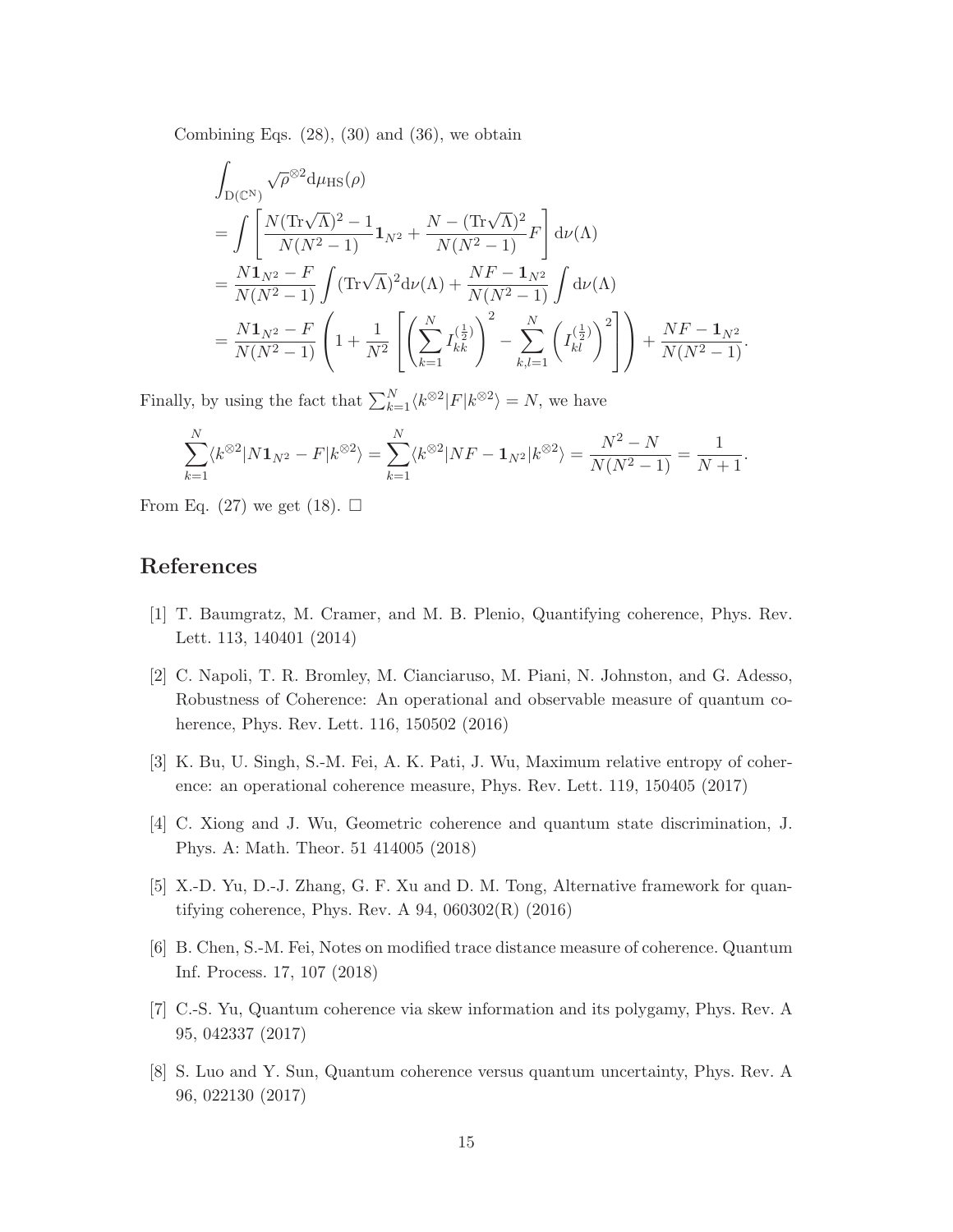- [9] S. Luo and Y. Sun, Partial coherence with application to the monotonicity problem of coherence involving skew information, Phys. Rev. A 96, 022136 (2017)
- [10] S. Luo, Y. Sun, Coherence and complementarity in state-channel interaction, Phys. Rev. A 98, 012113 (2018)
- [11] K. Bu, N. Anand and U. Singh, Asymmetry and coherence weight of quantum states, Phys. Rev. A 97, 032342 (2018)
- [12] C. Xiong, A. Kumar, J. Wu, Family of coherence measure and duality between quantum coherence and path distinguishability, Phys. Rev. A 98, 032324 (2018)
- [13] C. Xiong, A. Kumar, M, Huang, S. Das, U. Sen and J. Wu, Partial coherence and quantum correlation with fidelity and affinity distances, Phys. Rev. A 99, 032305 (2019)
- <span id="page-17-0"></span>[14] X.-N. Zhu, Z.-X. Jin, S.-M. Fei, Quantifying quantum coherence based on the generalized  $\alpha$ -z-relative Rényi entropy, Quantum Inf. Process. 18, 179 (2019)
- <span id="page-17-1"></span>[15] Z. Xi and S. Yuwen, Coherence measure: Logarithmic coherence number, Phys. Rev. A 99, 022340 (2019)
- [16] A. Winter and D. Yang, Operational resource theory of coherence, Phys. Rev. Lett. 116, 120404 (2016)
- [17] E. Chitambar, A. Streltsov, S. Rana, M. N. Bera, G. Adesso and M. Lewenstein, Assisted distillation of quantum coherence, Phys. Rev. Lett. 116, 070402 (2016)
- [18] B. Regula, K. Fang, X. Wang and G. Adesso, One-shot coherence distillation, Phys. Rev. Lett. 121, 010401 (2018)
- [19] K. Fang, X. Wang, L. Lami, B. Regula and G. Adesso, Probabilistic distillation of quantum coherence, Phys. Rev. Lett. 121, 070404 (2018)
- [20] C. L. Liu and D. L. Zhou, Deterministic coherence distillation, Phys. Rev. Lett. 123, 070402 (2019)
- [21] L. Lami, B. Regula and G. Adesso, Generic bound coherence under strictly incoherent operations, Phys. Rev. Lett. 122, 150402 (2019)
- <span id="page-17-2"></span>[22] M.-J. Zhao, T. Ma, Q. Quan, H. Fan and R. Pereira,  $l_1$ -norm coherence of assistance, Phys. Rev. A 100, 012315 (2019)
- [23] Q. Zhao, Y. Liu, X. Yuan, E. Chitambar and X. Ma, One-shot coherence dilution, Phys. Rev. Lett. 120, 070403 (2018)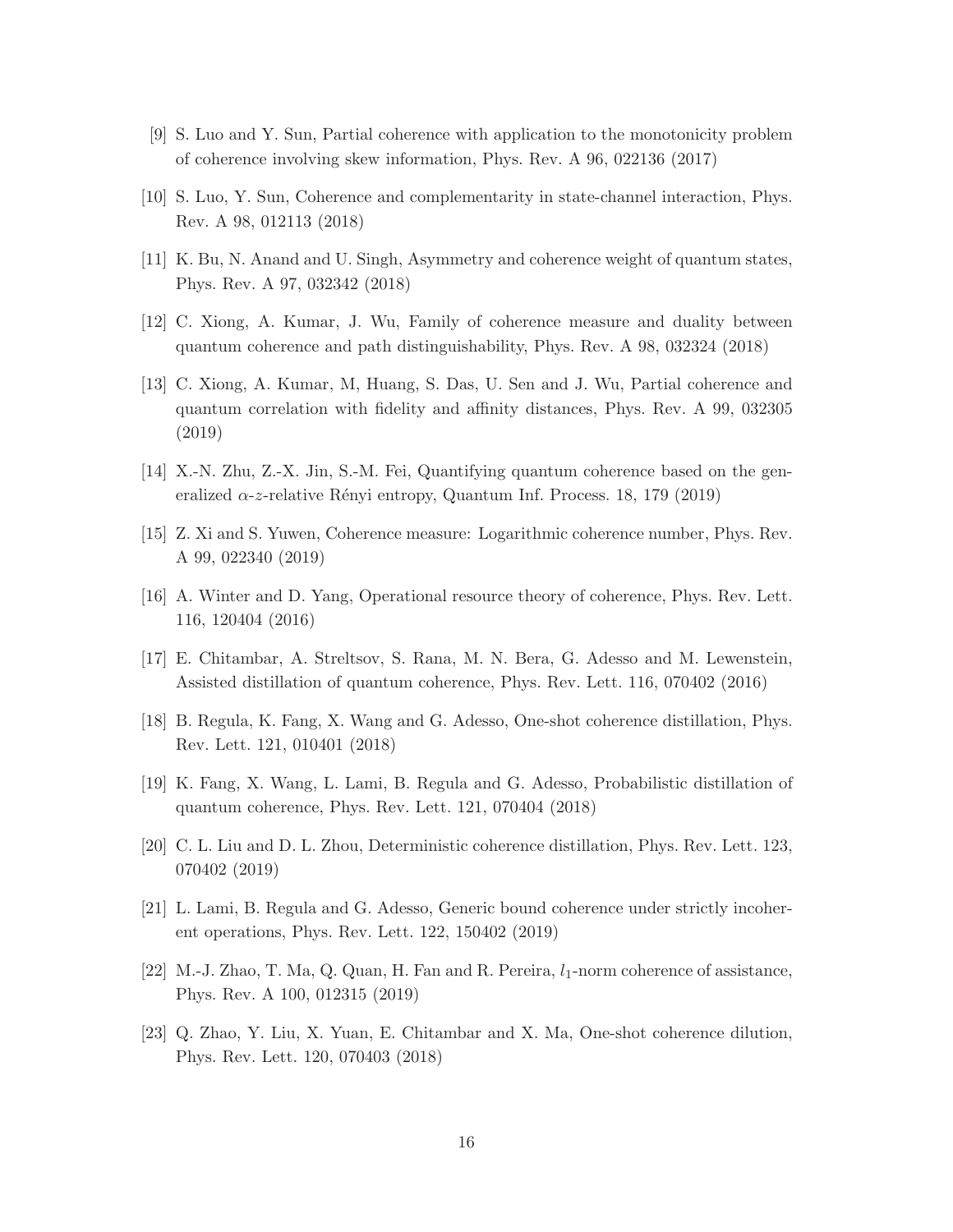- <span id="page-18-1"></span>[24] M. Lostaglio and M. P. Müller, Coherence and asymmetry cannot be broadcast, Phys. Rev. Lett. 123, 020403 (2019)
- [25] I. Marvian and R. W. Spekkens, No-broadcasting theorem for quantum asymmetry and coherence and a trade-off relation for approximate broadcasting, Phys. Rev. Lett. 123, 020404 (2019)
- <span id="page-18-3"></span><span id="page-18-2"></span>[26] T. Simnacher, N. Wyderka, C. Spee, X.-D. Yu, and Otfried Gühne, Certifying quantum memories with coherence, Phys. Rev. A 99, 062319 (2019)
- <span id="page-18-4"></span>[27] T. Ma, M.-J. Zhao, S.-M. Fei, and M.-H. Yung, Necessity for quantum coherence of nondegeneracy in energy flow, Phys. Rev. A 99, 062303 (2019)
- [28] A. Streltsov, U. Singh, H. S. Dhar, M. N. Bera, and G. Adesso, Measuring quantum coherence with entanglement, Phys. Rev. Lett. 115, 020403 (2015)
- [29] E. Chitambar, M. H. Hsieh, Relating the resource theories of entanglement and quantum coherence, Phys. Rev. Lett. 117, 020402 (2016)
- [30] H. Zhu, Z. Ma, Z. Cao, S.-M.Fei, V. Vedral, Operational one-to-one mapping between coherence and entanglement measures, Phys. Rev. A 96, 032316 (2017)
- [31] Y. Xi, T. Zhang, Z.-J. Zheng, X. Li-Jost, and S.-M. Fei, Converting quantum coherence to genuine multipartite entanglement and nonlocality, Phys. Rev. A 100, 022310 (2019)
- [32] J. Ma, B. Yadin, D. Girolami, V. Vedral, M. Gu, Converting coherence to quantum correlations, Phys. Rev. Lett. 116, 160407 (2016)
- [33] Y. Sun, Y. Mao and S. Luo, From quantum coherence to quantum correlations, Europhys. Lett. 118, 60007 (2017)
- <span id="page-18-5"></span>[34] S. Kim, L. Li, A. Kumar and J. Wu, Interrelation between partial coherence and quantum correlations, Phys. Rev. A 98, 022306 (2018)
- [35] K.-D. Wu, Z. Hou, Y.-Y Zhao, G.-Y. Xiang, C.-F. Li, G.-C. Guo, J. Ma, Q.-Y. He, J. Thompson and M. Gu, Experimental cyclic interconversion between coherence and quantum correlations, Phys. Rev. Lett. 121, 050401 (2018)
- <span id="page-18-6"></span><span id="page-18-0"></span>[36] B. Collins and I. Nechita, Random matrix techniques in quantum information theory, J. Math. Phys. 57, 015215 (2016).
- <span id="page-18-7"></span>[37] M. Ledoux, The Concentration of Measure Phenomenon (American Mathematical Society, Providence, RI, 2005).
- [38] P. Hayden, D. Leung, P. W. Shor, and A. Winter, Randomizing quantum states: Constructions and applications, Commun. Math. Phys. 250, 371 (2004).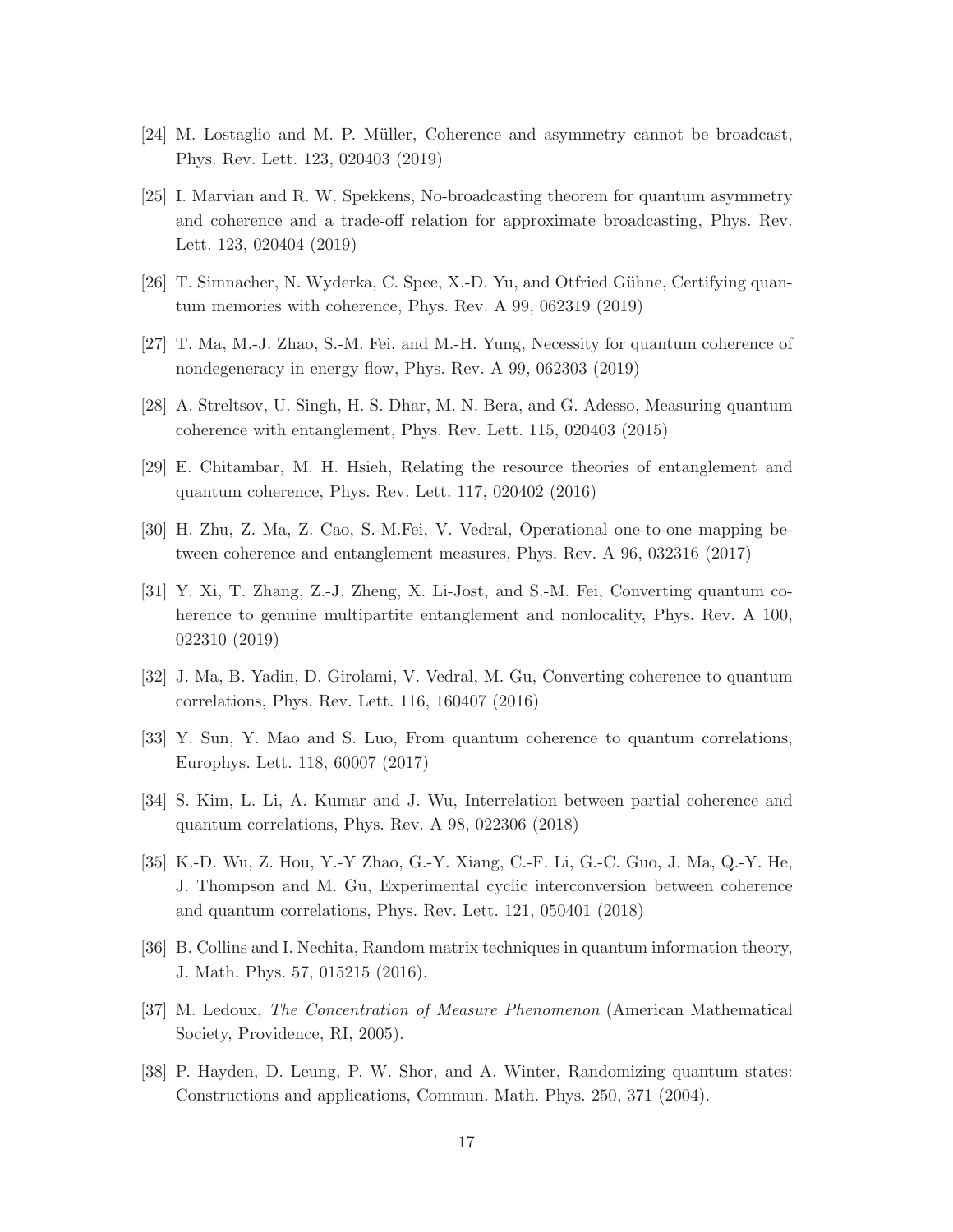- <span id="page-19-2"></span><span id="page-19-0"></span>[39] P. Hayden, D. W. Leung, and A. Winter, Aspects of Generic Entanglement, Commun. Math. Phys. 265, 95 (2006).
- [40] D. N. Page, Average entropy of a subsystem, Phys. Rev. Lett. 71, 1291 (1993)
- <span id="page-19-3"></span>[41] S. K. Foong and S. Kanno, Proof of Page's Conjecture on the average entropy of a subsystem, Phys. Rev. Lett. 72, 1148 (1994)
- [42] J. Sánchez.-Ruiz, Simple proof of Page's conjecture on the average entropy of a subsystem, Phys. Rev. Lett. 52, 5653 (1995)
- [43] S. Sen, Average entropy of a quantum subsystem, Phys. Rev. Lett. 77, 1 (1996)
- [44] L. C. Malacarne, R. S. Mendes, and E. K. Lenzi, Average entropy of a subsystem from its average Tsallis entropy, Phys. Rev. E 65, 046131 (2002).
- [45] A. Datta, Negativity of random pure states, Phys. Rev. A 81, 052312 (2010).
- [46] A. Hamma, S. Santra, and P. Zanardi, Quantum entanglement in random physical states, Phys. Rev. Lett. 109, 040502 (2012).
- [47] O. C. O. Dahlsten, C. Lupo, S. Mancini, and A. Serafini, Entanglement typicality, J. Phys. A: Math. Theor. 47, 363001 (2014).
- <span id="page-19-1"></span>[48] L. Zhang, H. Xiang, Average entropy of a subsystem over a global unitary orbit of a mixed bipartite state, Quantum Inf. Process. 16, 112 (2017)
- <span id="page-19-4"></span>[49] R. F. Werner and A. S. Holevo, Counterexample to an additivity conjecture for output purity of quantum channels, J. Math. Phys. 43, 4353 (2002).
- <span id="page-19-5"></span>[50] A. J. Scott and C. M. Caves, Entangling power of the quantum baker's map, J. Phys. A: Math. Gen. 36, 9553 (2003)
- <span id="page-19-6"></span>[51] U. Singh, L. Zhang, A. K. Pati, Average coherence and its typicality for random pure states. Phys. Rev. A 93, 032125 (2016)
- <span id="page-19-7"></span>[52] L. Zhang, Average coherence and its typicality for random mixed quantum states, J. Phys. A Math. Theor. 50, 155303 (2017)
- <span id="page-19-8"></span>[53] L. Zhang, U. Singh, A. K. Pati, Average subentropy, coherence and entanglement of random mixed quantum states, Ann. Phys. 377 125 (2017)
- <span id="page-19-9"></span>[54] L. Zhang, J. Wang, Average of uncertainty product for bounded observables, Open Syst. Inf. Dyn. 25(2), 1850008 (2018)
- [55] S. Cheng and M. J. W. Hall, Complementarity relations for quantum coherence, Phys. Rev. A 92, 042101 (2015)